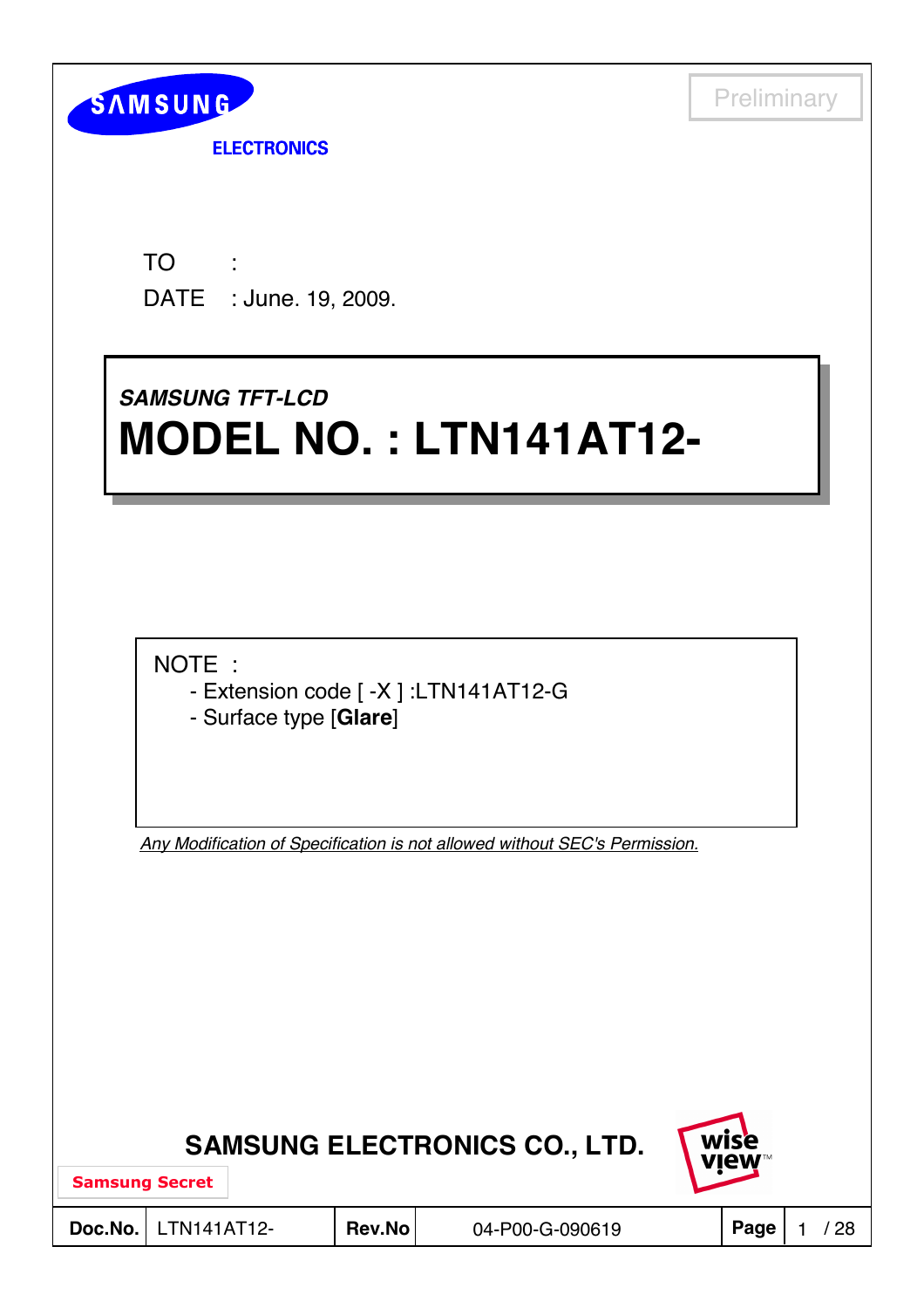## **CONTENTS**

| Doc.No.               | LTN141AT12-                            |                                                                                                       | <b>Rev.No</b> |                                              | 04-P00-G-090619                                                       | Page | 2 / 28 |
|-----------------------|----------------------------------------|-------------------------------------------------------------------------------------------------------|---------------|----------------------------------------------|-----------------------------------------------------------------------|------|--------|
| <b>Samsung Secret</b> |                                        |                                                                                                       |               |                                              |                                                                       |      |        |
|                       |                                        |                                                                                                       |               |                                              |                                                                       |      |        |
|                       |                                        | 10. General Precaution                                                                                |               |                                              | -------------------- (27)                                             |      |        |
|                       | 9. Markings & Others                   |                                                                                                       |               |                                              | ------------------- (25)                                              |      |        |
|                       | 8. Packing                             |                                                                                                       |               |                                              | $---------------- (24)$                                               |      |        |
|                       | 7. Outline Dimension                   |                                                                                                       |               |                                              | $-----------(22)$                                                     |      |        |
|                       | 6. Interface Timing                    | 6.1 Timing Parameters<br>6.2 Timing Diagrams of interface Signal<br>6.3 Power ON/OFF Sequence         |               |                                              | $------------(20)$                                                    |      |        |
|                       | 5.2 LVDS Interface<br>5.5 Pixel format | 5.1 Input Signal & Power<br>5.6 LED FPC Connector & Pin Assignment                                    |               | 5.3 Timing Diagrams of LVDS For Transmitting | 5.4 Input Signals, Basic Display Colors and Gray Scale of Each Color. |      |        |
|                       | 4. Block Diagram                       | 4.1 TFT LCD Module<br>5. Input Terminal Pin Assignment                                                |               |                                              | $------------(13)$<br>$------------(14)$                              |      |        |
|                       | 3.2 Backlight Unit                     | 3. Electrical Characteristics<br>3.1 TFT LCD Module                                                   |               |                                              | $\cdots \cdots \cdots \cdots \cdots \cdots \cdots (10)$               |      |        |
|                       |                                        | 2. Optical Characteristics                                                                            |               |                                              | -------------------- (7)                                              |      |        |
|                       |                                        | 1. Absolute Maximum Ratings<br>1.1 Absolute Ratings of environment<br>1.2 Electrical Absolute Ratings |               |                                              | $\cdots$ (5)                                                          |      |        |
|                       | <b>General Description</b>             |                                                                                                       |               |                                              | ------------------- (4)                                               |      |        |
|                       | <b>Revision History</b>                |                                                                                                       |               |                                              | ------------------- (3)                                               |      |        |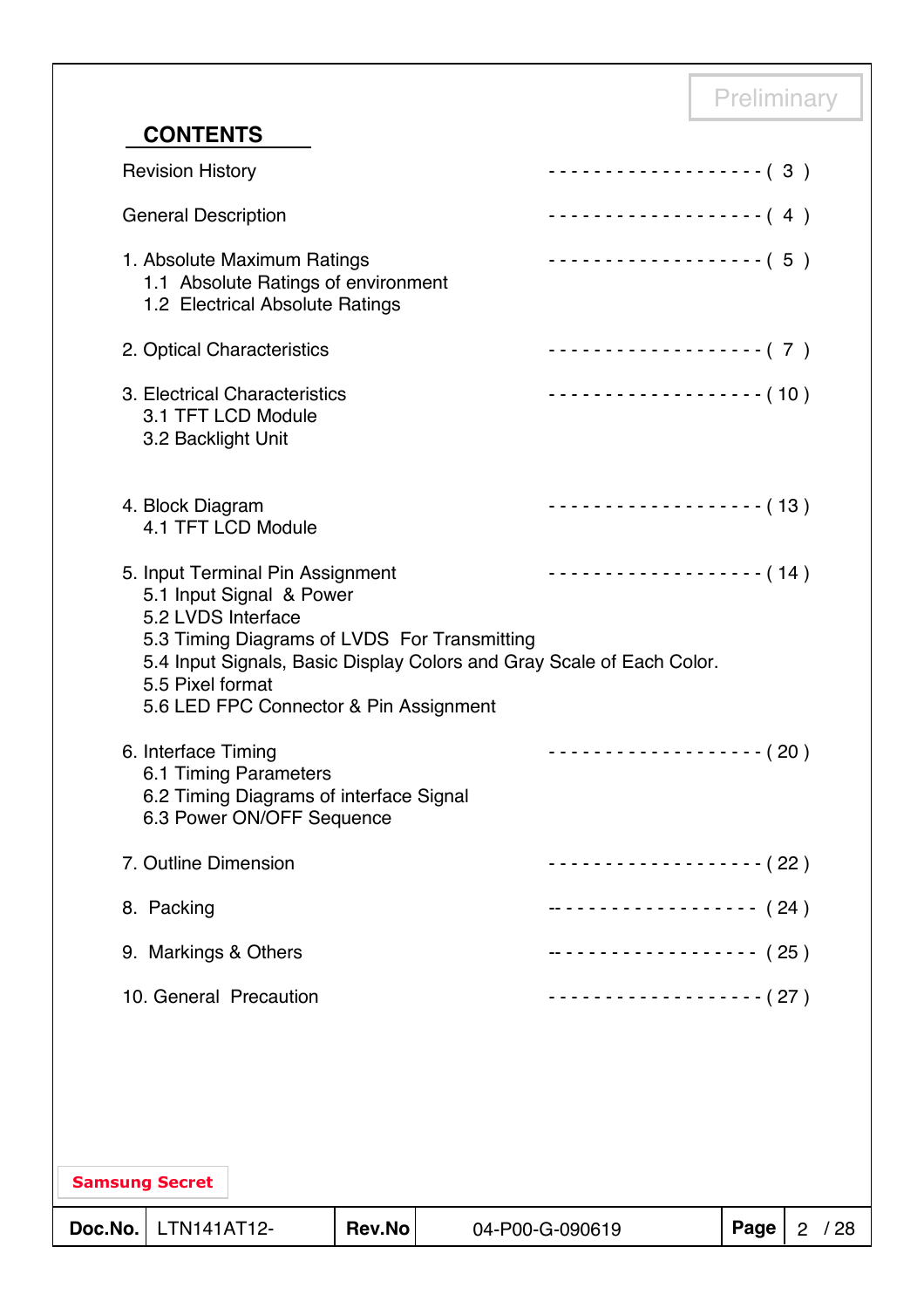# **REVISION HISTORY REVISION HISTORY**

| Date                  | Rev. No.    | Page           |        |                                             | Summary |      |          |
|-----------------------|-------------|----------------|--------|---------------------------------------------|---------|------|----------|
| June. 19. 2009        | <b>P00</b>  | $\mathsf{All}$ |        | LTN141AT12-XXX model spec was issued first. |         |      |          |
|                       |             |                |        |                                             |         |      |          |
|                       |             |                |        |                                             |         |      |          |
|                       |             |                |        |                                             |         |      |          |
|                       |             |                |        |                                             |         |      |          |
|                       |             |                |        |                                             |         |      |          |
|                       |             |                |        |                                             |         |      |          |
|                       |             |                |        |                                             |         |      |          |
|                       |             |                |        |                                             |         |      |          |
|                       |             |                |        |                                             |         |      |          |
|                       |             |                |        |                                             |         |      |          |
|                       |             |                |        |                                             |         |      |          |
|                       |             |                |        |                                             |         |      |          |
|                       |             |                |        |                                             |         |      |          |
|                       |             |                |        |                                             |         |      |          |
|                       |             |                |        |                                             |         |      |          |
|                       |             |                |        |                                             |         |      |          |
|                       |             |                |        |                                             |         |      |          |
|                       |             |                |        |                                             |         |      |          |
|                       |             |                |        |                                             |         |      |          |
|                       |             |                |        |                                             |         |      |          |
|                       |             |                |        |                                             |         |      |          |
|                       |             |                |        |                                             |         |      |          |
|                       |             |                |        |                                             |         |      |          |
|                       |             |                |        |                                             |         |      |          |
|                       |             |                |        |                                             |         |      |          |
| <b>Samsung Secret</b> |             |                |        |                                             |         |      |          |
| Doc.No.               | LTN141AT12- |                | Rev.No | 04-P00-G-090619                             |         | Page | $3 / 28$ |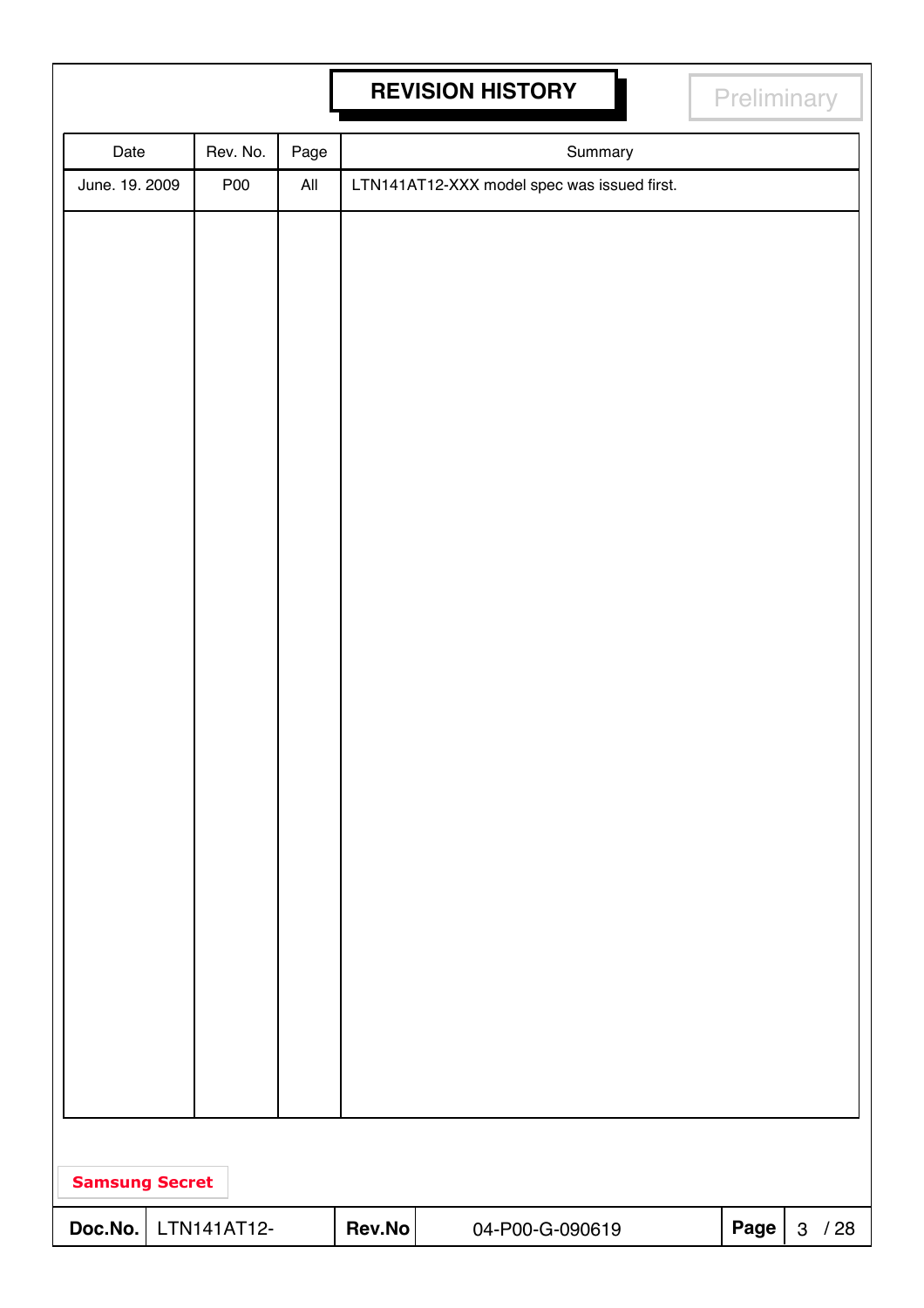### **GENERAL DESCRIPTION**

#### **DESCRIPTION**

LTN141AT12 is a color active matrix TFT (Thin Film Transistor) liquid crystal display (LCD) that uses amorphous silicon TFT as a switching devices. This model is composed of a TFT LCD panel, a driver circuit and a backlight unit. The resolution of a 14.1" contains 1,280 x 800 pixels and can display up to 262,144 colors. 6 O'clock direction is the Optimum viewing angle.

#### FEATURES

- High contrast ratio, high aperture structure
- 1280 x 800 pixels resolution
- Low power consumption
- Fast Response
- DE (Data enable) only mode
- 3.3V LVDS Interface
- Onboard EEDID chip

#### APPLICATIONS

- Notebook PC
- If the usage of this product is not for PC application, but for others, please contact SEC.

# Samsung Secret Surface treatment | Haze 0, Hard-Coating 3H | Glare Display Mode Normally white Pixel pitch  $| 0.2370(H) \times 0.2370(V)$  (TYP.) mm Pixel arrangement RGB vertical stripe Number of pixel  $|1280 \times RGB(3) \times 800$  | pixel 16 : 10 Display colors 262,144 Driver element a-Si TFT active matrix Display area  $\vert$  303.36(H) x 189.6(V) (14.1" diagonal ) mm **Item Specification Unit Note**

### **GENERAL INFORMATION**

**Doc.No.** LTN141AT12- Rev.No 04-P00-G-090619 Page 4 / 28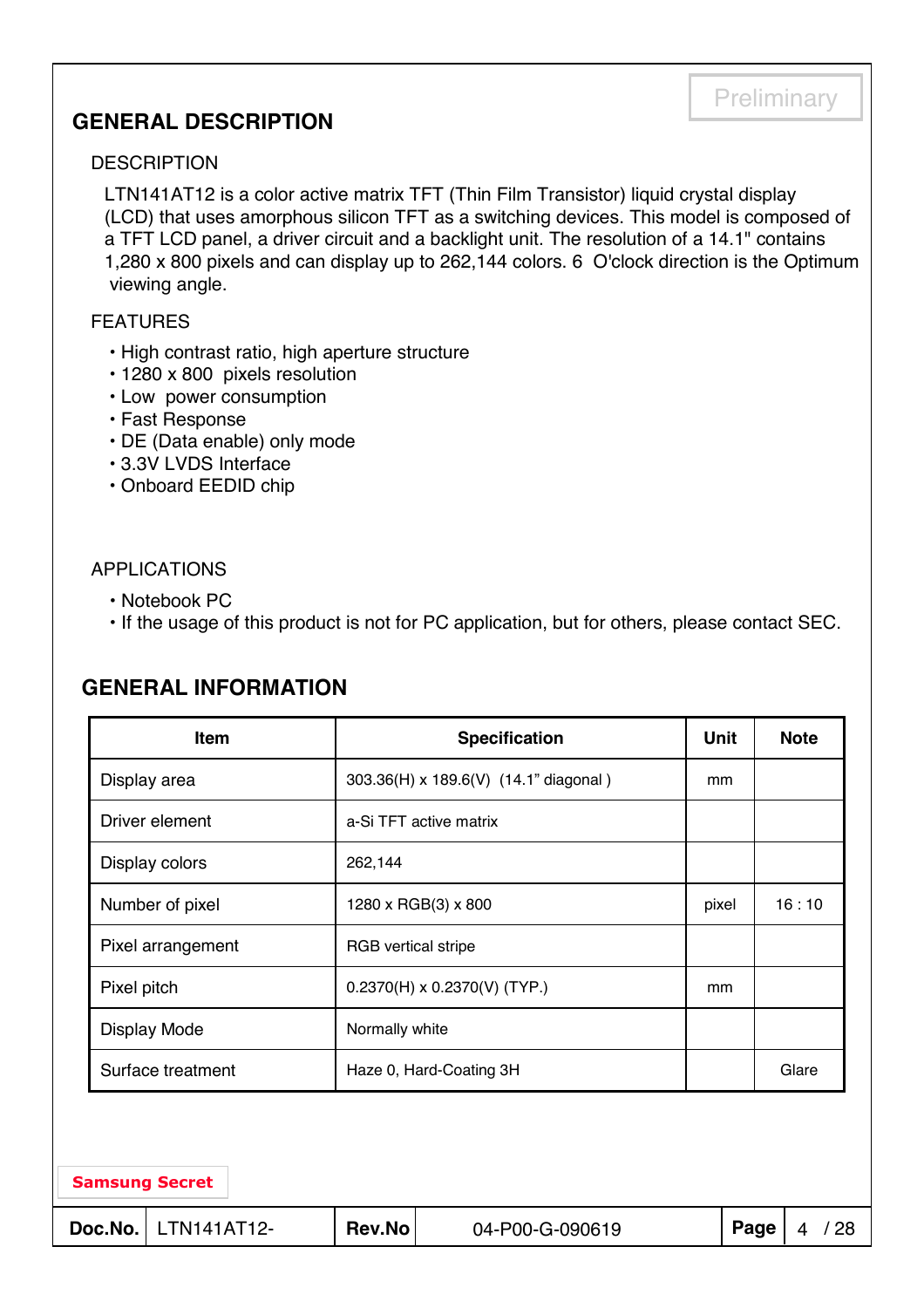#### Mechanical Information

| <b>Item</b>    |                | Min.                     | Typ.           | Max.  | Unit | <b>Note</b>                        |  |
|----------------|----------------|--------------------------|----------------|-------|------|------------------------------------|--|
|                | Horizontal (H) | 319.0                    | 319.5          | 320.0 | mm   |                                    |  |
| Module<br>size | Vertical (V)   | 205.0                    | 205.5          | 206.0 | mm   | w/o converter ass'y                |  |
|                | Depth (D)      | $\overline{\phantom{a}}$ | $\blacksquare$ | 5.5   | mm   |                                    |  |
| Weight         |                | -                        | 390            | 440   | g    | LCD module only<br>(w/o converter) |  |

### **1. ABSOLUTE MAXIMUM RATINGS**

#### 1.1 ENVIRONMENTAL ABSOLUTE RATINGS

| Item                                                 | Symbol      | Min.  | Max. | <b>Unit</b> | <b>Note</b> |
|------------------------------------------------------|-------------|-------|------|-------------|-------------|
| Storage temperate                                    | TSTG        | $-20$ | 60   | °C          |             |
| Operating temperate<br>Temperature of glass surface) | <b>TOPR</b> |       | 50   | °C          | (1)         |
| Shock (non-operating)                                | Snop        | -     | 240  | G           | (2), (4)    |
| Vibration (non-operating)                            | Vnop        | -     | 2.41 | G           | (3),(4)     |

Note (1) Temperature and relative humidity range are shown in the figure below.

95 % RH Max. (40 °C ≥ Ta)

Maximum wet - bulb temperature at 39  $\mathrm{^{\circ}C}$  or less. (Ta > 40  $\mathrm{^{\circ}C}$ ) No condensation

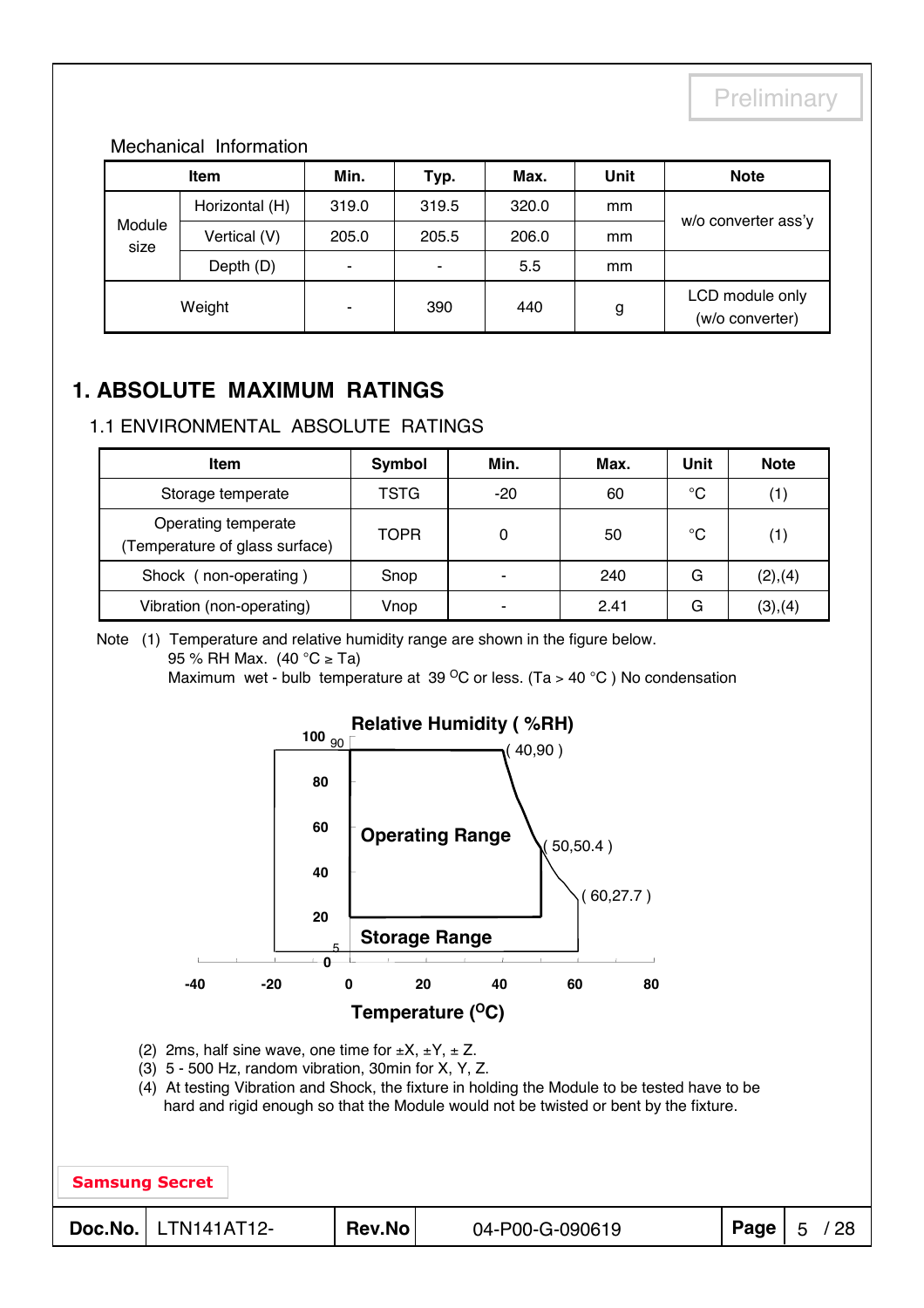### 1.2 ELECTRICAL ABSOLUTE RATINGS

### (1) TFT LCD MODULE

 $V_{DD}$  =3.3V,  $V_{SS}$  = GND = 0V

| <b>Item</b>                 | Symbol          | Min.        | Max. | Unit | <b>Note</b>  |
|-----------------------------|-----------------|-------------|------|------|--------------|
| <b>Power Supply Voltage</b> | V <sub>DD</sub> | $VSS - 0.3$ | 3.6  |      | 1            |
| Logic input Voltage         | V <sub>DD</sub> | $VSS - 0.3$ | 3.6  |      | $\mathbf{1}$ |

Note (1) Within Ta (25  $\pm$  2 °C)

| <b>Samsung Secret</b> |                         |        |                 |      |   |     |
|-----------------------|-------------------------|--------|-----------------|------|---|-----|
|                       | $Doc.No.   LTN141AT12-$ | Rev.No | 04-P00-G-090619 | Page | 6 | /28 |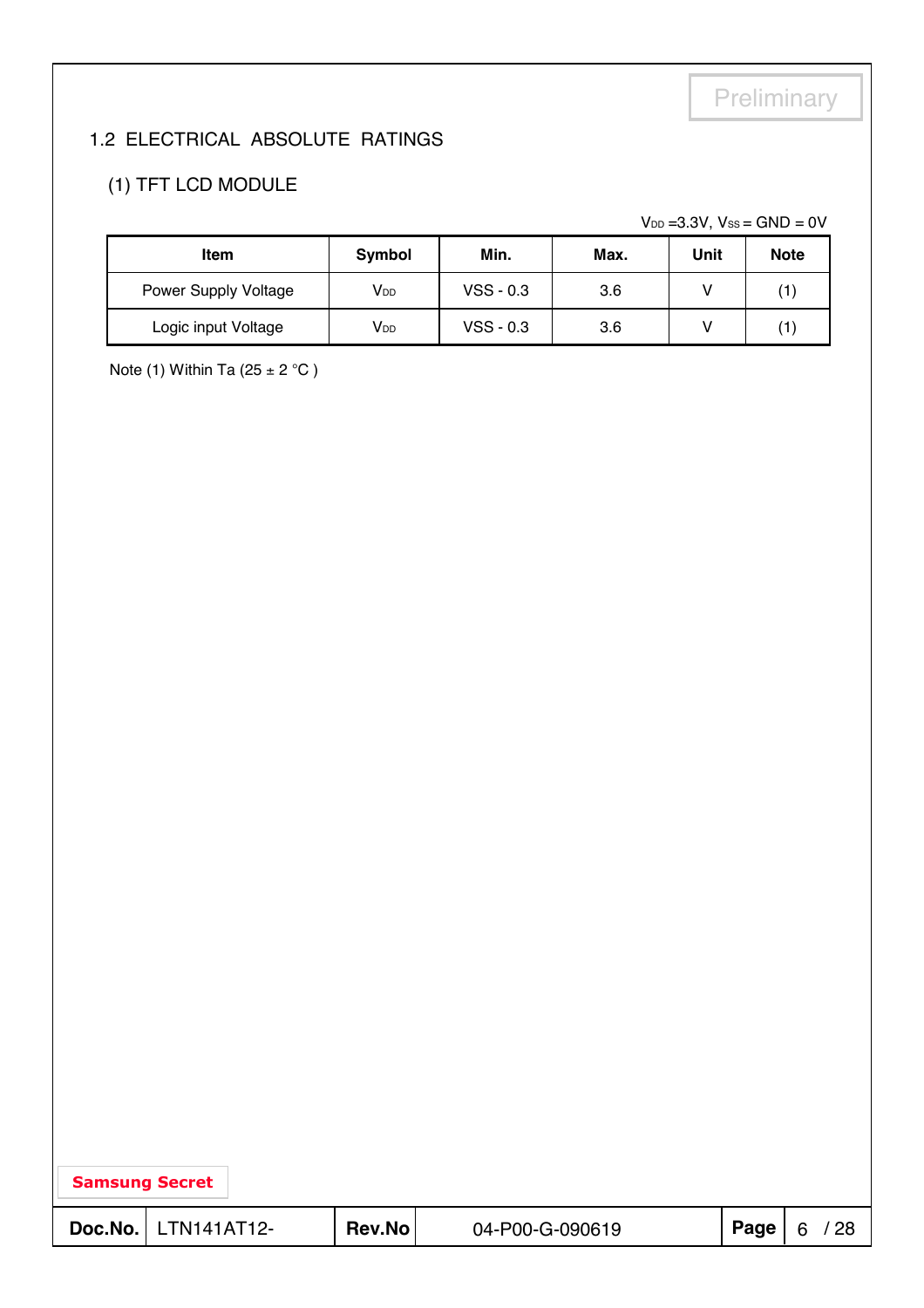# **2. OPTICAL CHARACTERISTICS**

The following items are measured under stable conditions. The optical characteristics should be measured in a dark room or equivalent state with the methods shown in Note (5). Measuring equipment : TOPCON BM-5A and PR-650

| Item                                      |             | <b>Symbol</b>    | <b>Condition</b>                         | Min.          | Typ.    | <b>Max</b>     | Unit              | <b>Note</b>                |  |
|-------------------------------------------|-------------|------------------|------------------------------------------|---------------|---------|----------------|-------------------|----------------------------|--|
| <b>Contrast Ratio</b><br>(5 Points)       |             | <b>CR</b>        |                                          | 400           | 500     | ۰              |                   | Antiglare<br>(1), (2), (5) |  |
| Response Time at Ta<br>(Rising + Falling) |             | TRT_B/W          |                                          | ä,            | 16      | 25             | msec              | (1), (3)                   |  |
| Average Luminance<br>of White (5 Points)  |             | YL, AVE          |                                          | 200           | 220     | $\blacksquare$ | cd/m <sup>2</sup> | $L=6.0mA$<br>(1), (4)      |  |
|                                           | Red         | Rx               |                                          | (0.560)       | (0.590) | (0.620)        |                   |                            |  |
| Color<br>Chromaticity<br>(CIE)            |             | $R_Y$            | Normal<br>Viewing<br>Angle<br>$\phi = 0$ | (0.310)       | (0.340) | (0.370)        |                   | (1), (5)<br>PR-650         |  |
|                                           | Green       | G <sub>x</sub>   |                                          | (0.290)       | (0.320) | (0.350)        |                   |                            |  |
|                                           |             | GY               |                                          | (0.510)       | (0.540) | (0.570)        |                   |                            |  |
|                                           | <b>Blue</b> | Bx               | $\theta=0$                               | (0.125)       | (0.155) | (0.185)        |                   |                            |  |
|                                           |             | BY               |                                          | (0.110)       | (0.140) | (0.170)        |                   |                            |  |
|                                           |             | Wx               |                                          | 0.285         | 0.315   | 0.345          |                   |                            |  |
|                                           | White       | WY               |                                          | 0.300         | 0.330   | 0.360          |                   |                            |  |
|                                           |             | $\theta$ L       |                                          | 40            | 45      |                |                   |                            |  |
| Viewing                                   | Hor.        | $\theta$ R       | $CR \ge 10$                              | 40            | 45      | $\blacksquare$ | Degrees           | (1), (5)                   |  |
| Angle                                     | Ver.        | φн               |                                          | 15            | 20      | $\blacksquare$ |                   | BM-5A                      |  |
|                                           |             | φL               |                                          | 30            | 45      | $\blacksquare$ |                   |                            |  |
| 13 Points<br><b>White Variation</b>       |             | $\delta\text{L}$ |                                          | $\frac{1}{2}$ | (1.4)   | (1.7)          |                   | (6)                        |  |

 $*$  To  $=$  25  $\pm$  2  $\degree$ C, V<sub>DD</sub> $=$ 3.3V, fut 60Hz, f<sub>DOLK</sub> = 75.01MHz

Samsung Secret

**Doc.No.** LTN141AT12- Rev.No 04-P00-G-090619 Page 7 / 28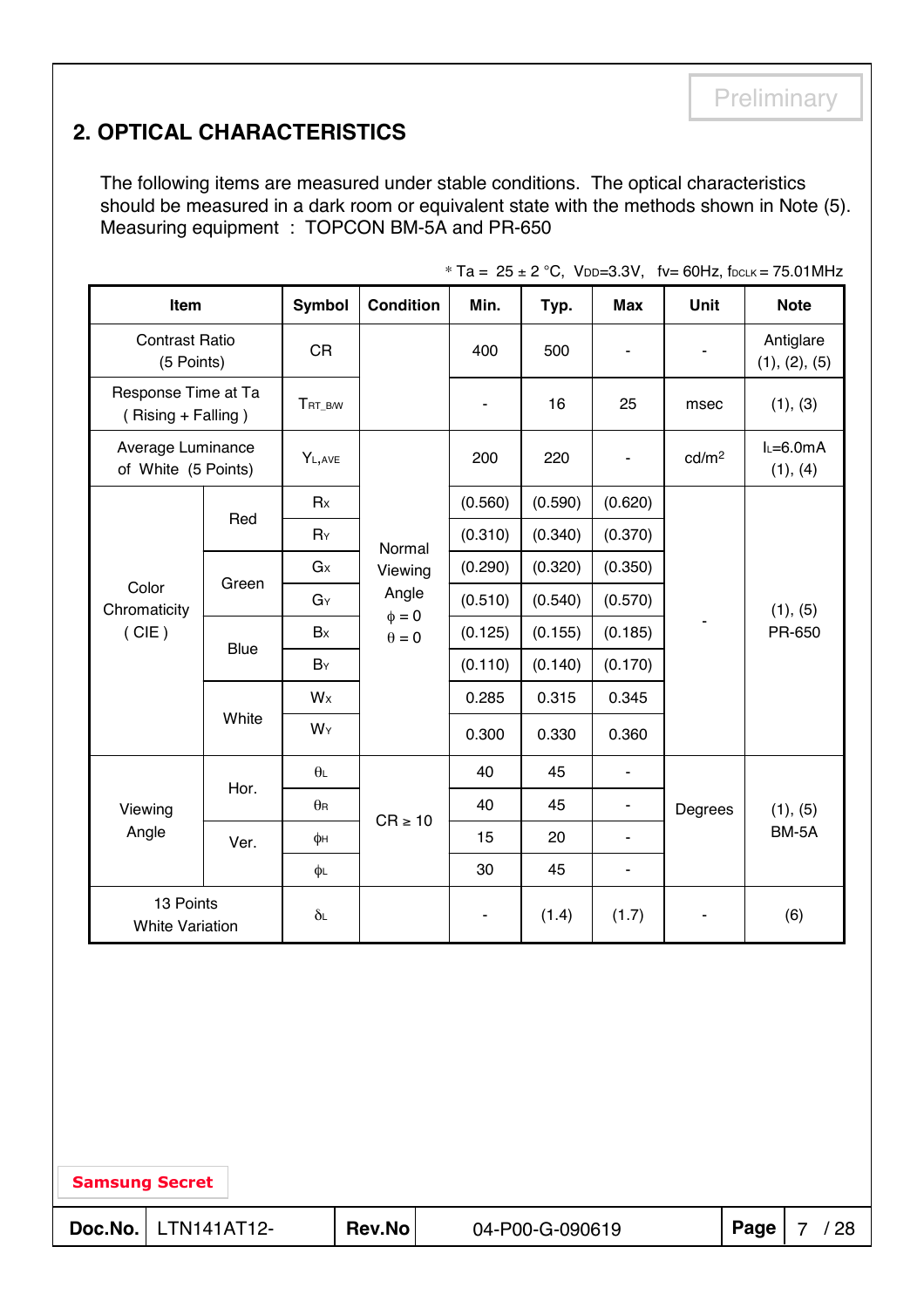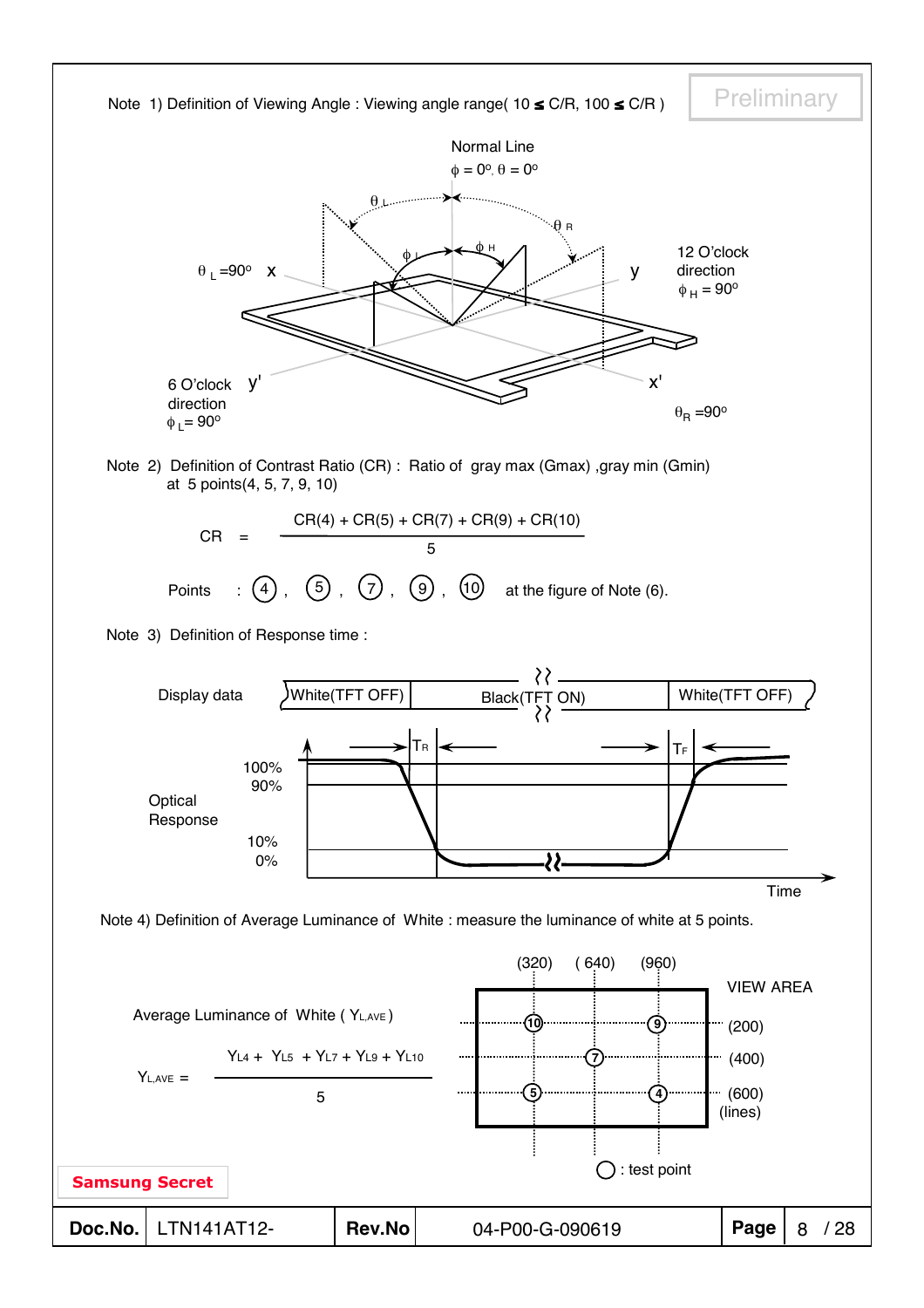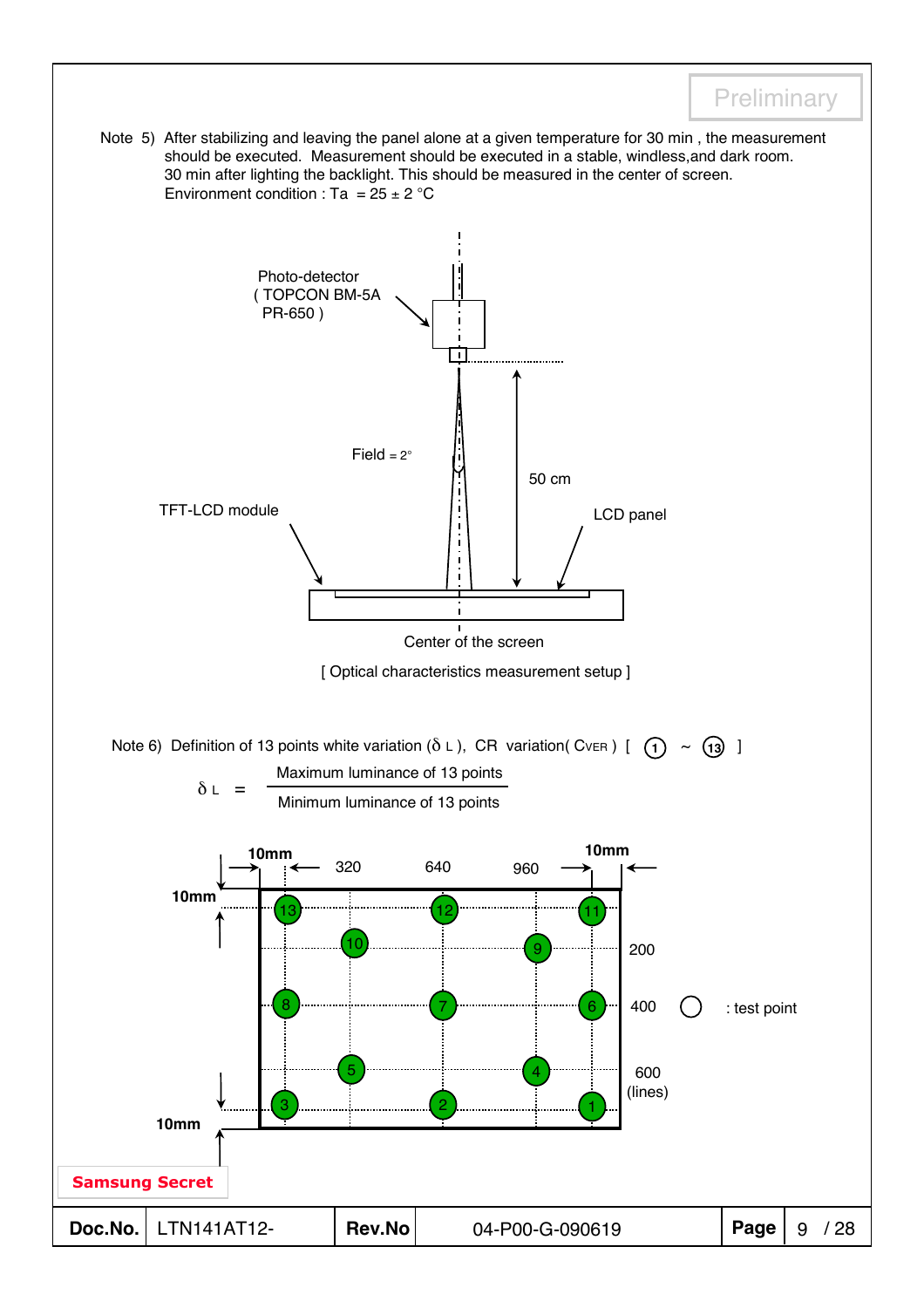# **3. ELECTRICAL CHARACTERISTICS** Preliminary

#### 3.1 TFT LCD MODULE

|                                                                     |           |                       |                |       |                          |             | Ta= $25 \pm 2^{\circ}$ C |
|---------------------------------------------------------------------|-----------|-----------------------|----------------|-------|--------------------------|-------------|--------------------------|
| Item                                                                |           | Symbol                | Min.           | Typ.  | Max.                     | <b>Unit</b> | <b>Note</b>              |
| Voltage of Power Supply                                             |           | V <sub>DD</sub>       | 3.0            | 3.3   | 3.6                      | V           |                          |
| Differential Input<br>Voltage for LVDS<br><b>Receiver Threshold</b> | High      | <b>V<sub>IH</sub></b> | ۰              |       | $+100$                   | mV          | $V_{CM} = +1.2V$         |
|                                                                     | Low       | VĩL                   | $-100$         |       | ۰                        | mV          |                          |
| <b>Vsync Frequency</b>                                              |           | fv                    | ٠              | 60    | ۰                        | Hz          |                          |
| <b>Hsync Frequency</b>                                              |           | fн                    | $\blacksquare$ | 48.96 | ٠                        | <b>KHz</b>  | fv*816                   |
| Main Frequency                                                      |           | f <sub>DCLK</sub>     | 65             | 75.01 | 85                       | <b>MHz</b>  | fh*1532                  |
| <b>Rush Current</b>                                                 |           | <b>RUSH</b>           | ۰              | ۰     | 1.5                      | A           | (4)                      |
|                                                                     | White     |                       | ٠              | 290   | $\overline{\phantom{a}}$ | mA          | $(2), (3)^*a$            |
| <b>Current of Power</b><br>Supply                                   | Mosaic    | I <sub>DD</sub>       |                | 300   | ۰                        | mA          | $(2), (3)*b$             |
|                                                                     | V. stripe |                       |                | 350   | 485                      | mA          | $(2), (3)^{\star}c$      |

Note (1) Display data pins and timing signal pins should be connected.(  $GND = OV$  )

(2)  $fv = 60Hz$ ,  $f_{DCLK} = 75.01MHz$ ,  $V_{DD} = 3.3V$ , DC Current.

(3) Power dissipation pattern

\*a) White Pattern **\*b**) Mosaic Pattern **\*b**)

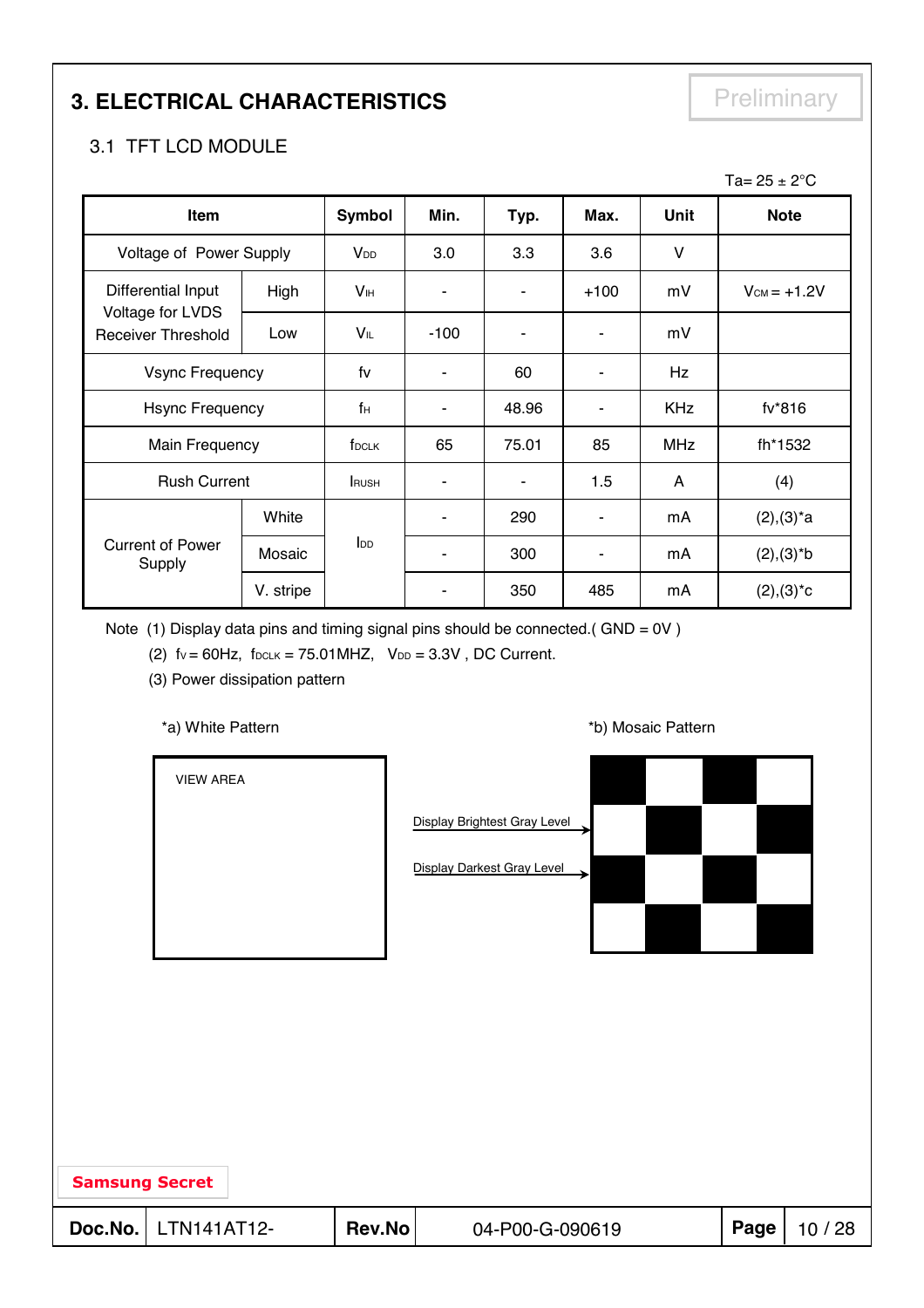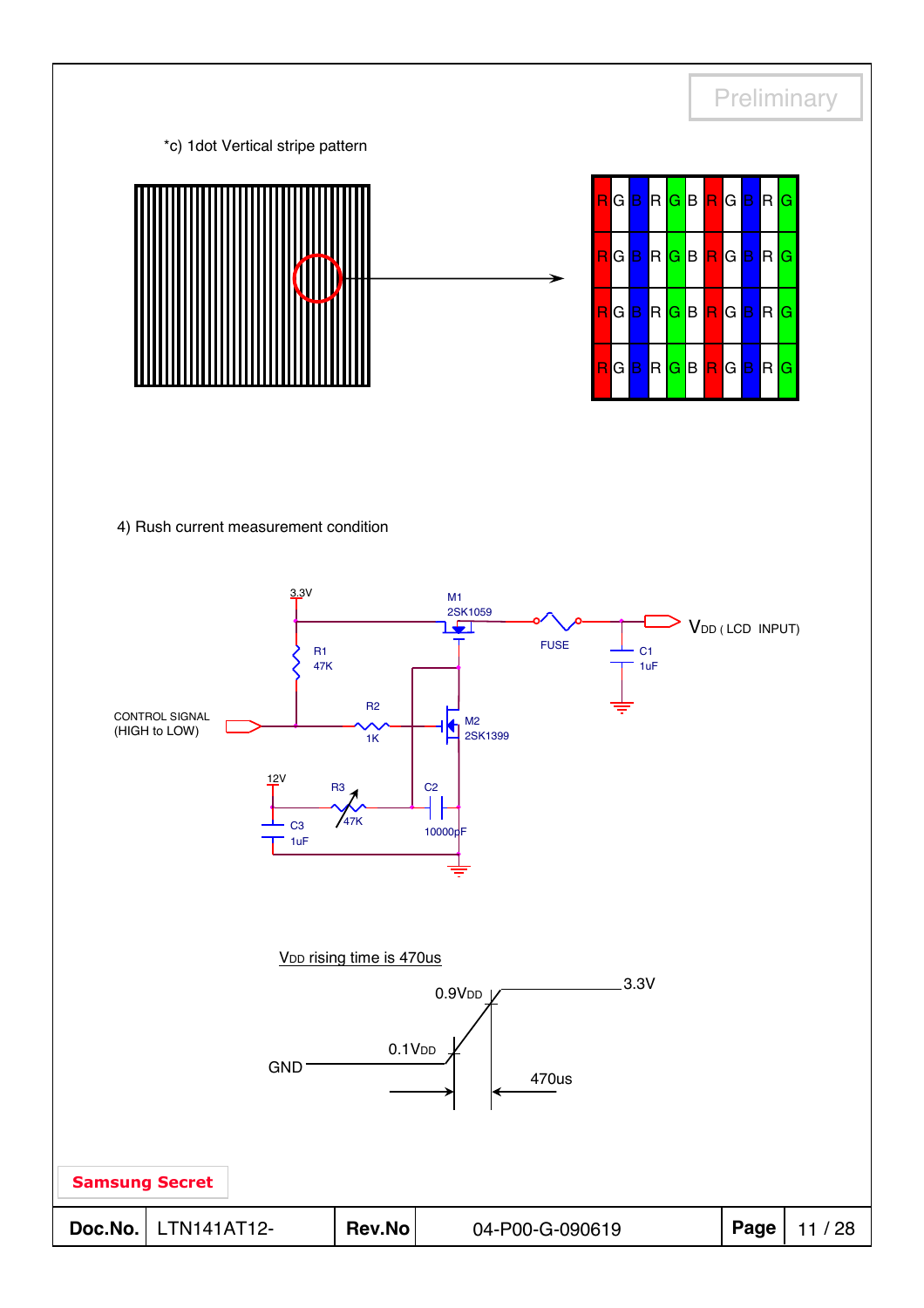#### 3.2 BACK-LIGHT UNIT

#### Ta=  $25 \pm 2$  °C

| <b>Item</b>                | Symbol | Min.                     | Typ.   | Max. | Unit | <b>Note</b>         |
|----------------------------|--------|--------------------------|--------|------|------|---------------------|
| <b>LED Forward Current</b> | IF     | $\overline{\phantom{0}}$ | (20)   |      | mA   |                     |
| <b>LED Forward Voltage</b> | VF     | $\overline{\phantom{0}}$ | (3.2)  |      |      |                     |
| <b>LED Array Voltage</b>   | VP     |                          | (22.4) |      |      | VF X 7 LEDs         |
| <b>Power Consumption</b>   | P      | $\overline{\phantom{0}}$ | (2.68) |      | w    | IF x $VF$ x 42 LEDs |
| <b>Operating Life Time</b> | Hr     | 10,000                   |        |      | Hour |                     |

Note (1) Life time (Hr) of LEDs can be defined as the time in which it continues to operate under the condition  $Ta = 25 \pm 2$  °C and IF = 20.0 mArms until one of the following event occurs.

1. When the brightness becomes 50% or lower than the original.

| <b>Samsung Secret</b> |                              |        |                 |      |       |
|-----------------------|------------------------------|--------|-----------------|------|-------|
|                       | <b>Doc.No.</b>   LTN141AT12- | Rev.No | 04-P00-G-090619 | Page | 12/28 |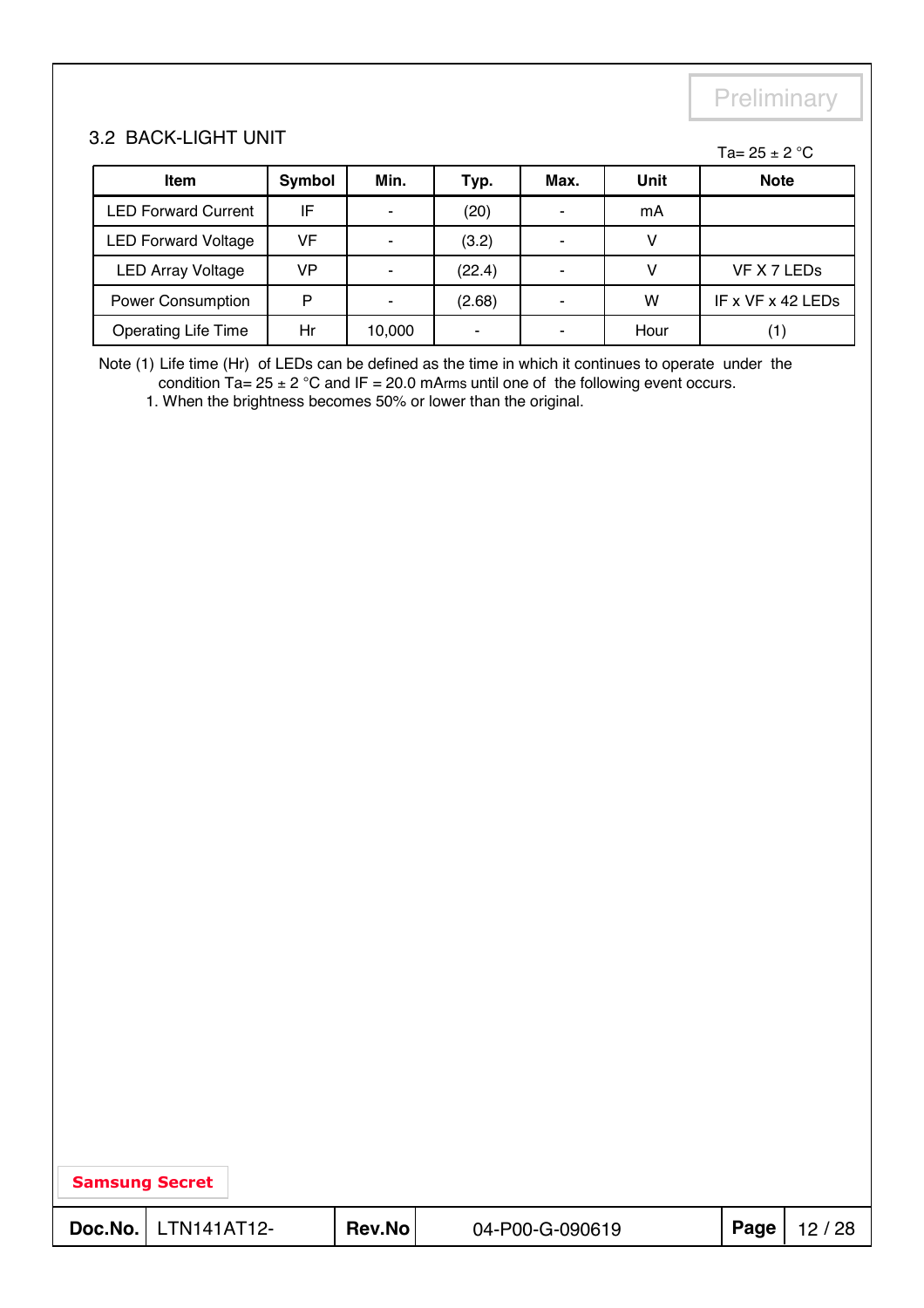| Preliminary<br><b>4. BLOCK DIAGRAM</b>                                                                                                                                                                                                                                                                                                                                                                                                             |  |
|----------------------------------------------------------------------------------------------------------------------------------------------------------------------------------------------------------------------------------------------------------------------------------------------------------------------------------------------------------------------------------------------------------------------------------------------------|--|
| 4.1 TFT LCD Module<br>$I2$ C bus<br><b>EDID</b><br><b>EEPROM</b><br>t<br>LVDS<br><b>RSDS</b><br>LVDS Input/RSDS Output<br>Input Connector<br><b>Timing Controller</b><br>Source<br>14.1" WXGA<br><b>Driver</b><br>TFT-LCD Panel<br>IC<br>Gamma<br>$DC-DC$<br>Generator<br>Converter<br><b>VCOM</b><br>Generator<br><b>Gate Pulse</b><br>Generator<br>$\mathbf{u}$<br><b>SOURCE PCB</b><br><b>Gate IC</b><br>Video Signal<br>Control Signal<br>VCOM |  |
| Gamma<br><b>DVDD</b><br><b>AVDD</b><br>Von/Voff                                                                                                                                                                                                                                                                                                                                                                                                    |  |
| <b>Samsung Secret</b><br>LTN141AT12-<br>Page<br>Doc.No.<br>Rev.No<br>13/28<br>04-P00-G-090619                                                                                                                                                                                                                                                                                                                                                      |  |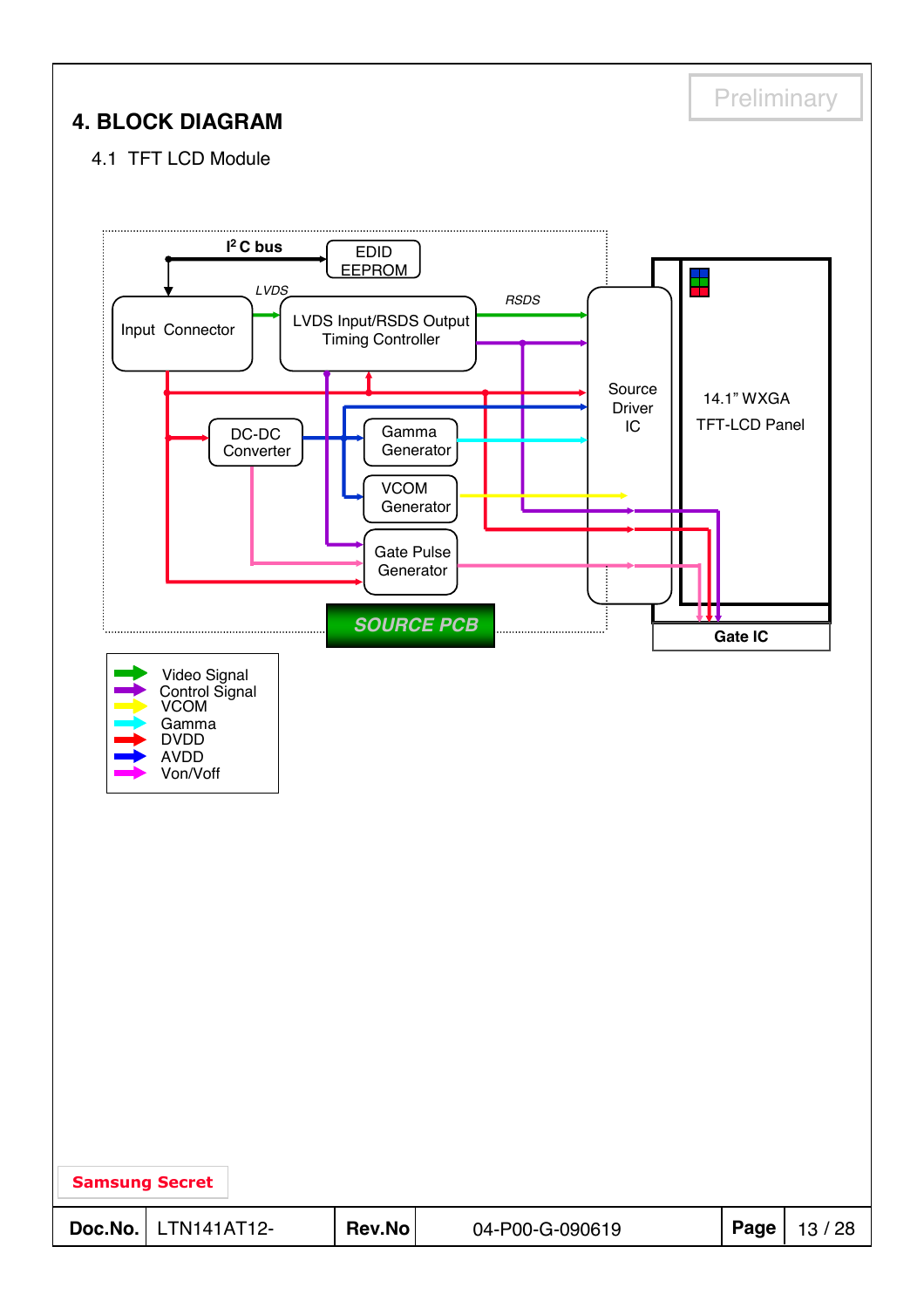#### **5. INPUT TERMINAL PIN ASSIGNMENT**

5.1. Input Signal & Power (LVDS, Connector : JAE FI-XB30SRLZ-HF11 or compatible ) Mating Connector : JAE FI-X30M or compatible)

| No.                     | <b>Symbol</b>         |                                                | <b>Function</b>                                | <b>Polarity</b> |      | <b>Remarks</b> |
|-------------------------|-----------------------|------------------------------------------------|------------------------------------------------|-----------------|------|----------------|
| $\mathbf{1}$            | <b>VSS</b>            | Ground                                         |                                                |                 |      |                |
| $\overline{2}$          | <b>VDD</b>            | POWER SUPPLY +3.3V                             |                                                |                 |      |                |
| 3                       | <b>VDD</b>            | POWER SUPPLY +3.3V                             |                                                |                 |      |                |
| $\overline{\mathbf{4}}$ | <b>VEEDID</b>         | DDC 3.3V Power                                 |                                                |                 |      |                |
| 5                       | <b>BIST</b>           | Panel BIST enable                              |                                                |                 |      |                |
| 6                       | <b>CLKEDID</b>        | <b>DDC Clock</b>                               |                                                |                 |      |                |
| $\overline{7}$          | <b>DATAEDID</b>       | DDC data                                       |                                                |                 |      |                |
| 8                       | RxINO-                | LVDS Differential Data INPUT (R0-R5,G0)        |                                                | Negative        |      |                |
| 9                       | RxIN0+                | LVDS Differential Data INPUT (R0-R5,G0)        |                                                | Positive        |      |                |
| 10                      | <b>GND</b>            | Ground                                         |                                                |                 |      |                |
| 11                      | RxIN1-                |                                                | LVDS Differential Data INPUT (G1-G5,B0-B1)     | Negative        |      |                |
| 12                      | RxIN1+                |                                                | LVDS Differential Data INPUT (G1-G5,B0-B1)     | Positive        |      |                |
| 13                      | <b>GND</b>            | Ground                                         |                                                |                 |      |                |
| 14                      | RxIN2-                |                                                | LVDS Differential Data INPUT (B2-B5, Sync, DE) | Negative        |      |                |
| 15                      | RxIN2+                | LVDS Differential Data INPUT (B2-B5, Sync, DE) | Positive                                       |                 |      |                |
| 16                      | <b>Vss</b>            | Ground                                         |                                                |                 |      |                |
| 17                      | CIkIN-                | <b>LVDS Differential Clock INPUT</b>           |                                                | Negative        |      |                |
| 18                      | ClkIN+                | <b>LVDS Differential Clock INPUT</b>           |                                                | Positive        |      |                |
| 19                      | <b>Vss</b>            | Ground                                         |                                                |                 |      |                |
| 20                      | NC                    | No connect                                     |                                                |                 |      |                |
| 21                      | <b>NC</b>             | No connect                                     |                                                |                 |      |                |
| 22                      | <b>NC</b>             | No connect                                     |                                                |                 |      |                |
| 23                      | NC                    | No connect                                     |                                                |                 |      |                |
| 24                      | <b>NC</b>             | No connect                                     |                                                |                 |      |                |
| 25                      | <b>NC</b>             | No connect                                     |                                                |                 |      |                |
| 26                      | <b>NC</b>             | No connect                                     |                                                |                 |      |                |
| 27                      | <b>NC</b>             | No connect                                     |                                                |                 |      |                |
| 28                      | NC                    | No connect                                     |                                                |                 |      |                |
| 29                      | <b>NC</b>             | No connect                                     |                                                |                 |      |                |
| 30                      | <b>NC</b>             | No connect                                     |                                                |                 |      |                |
|                         | <b>Samsung Secret</b> |                                                |                                                |                 |      |                |
| Doc.No.                 | LTN141AT12-           | Rev.No                                         | 04-P00-G-090619                                |                 | Page | 14 / 28        |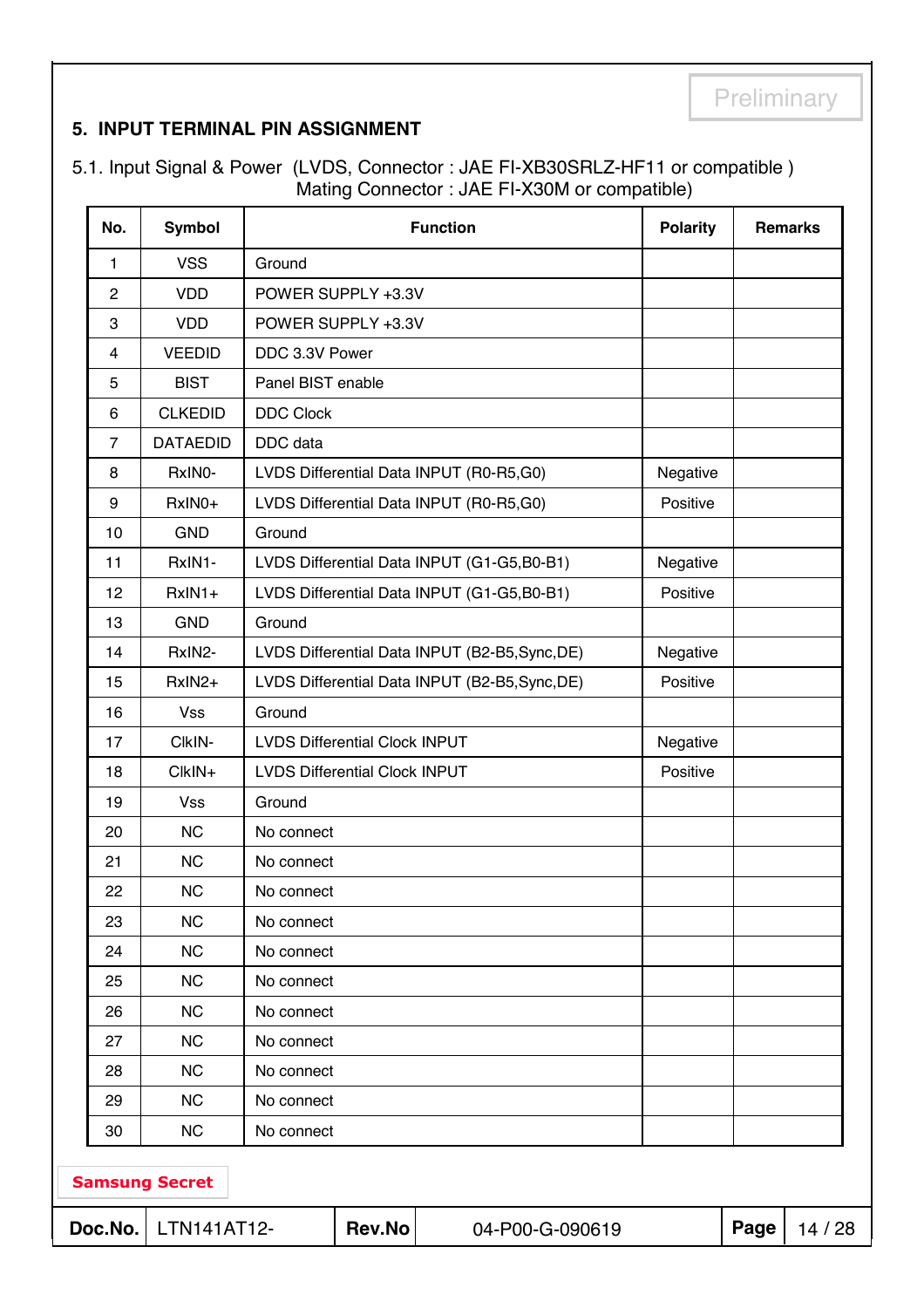#### 5.2 LVDS Interface : Transmitter DS90CF363 or Compatible

#### LVDS

| Pin No.        | Name              | <b>RGB Signal</b> | Pin No. | Name            | <b>RGB Signal</b> |
|----------------|-------------------|-------------------|---------|-----------------|-------------------|
| 44             | TxIN <sub>0</sub> | RO <sub>0</sub>   | 12      | TxIN11          | GO <sub>5</sub>   |
| 45             | TxIN1             | RO <sub>1</sub>   | 13      | TxIN12          | BO <sub>0</sub>   |
| 47             | TxIN <sub>2</sub> | RO <sub>2</sub>   | 15      | TxIN13          | BO <sub>1</sub>   |
| 48             | TxIN3             | RO <sub>3</sub>   | 16      | TxIN14          | BO <sub>2</sub>   |
| 1              | TxIN4             | RO <sub>4</sub>   | 18      | TxIN15          | BO <sub>3</sub>   |
| 3              | TxIN <sub>5</sub> | RO <sub>5</sub>   | 19      | TxIN16          | BO <sub>4</sub>   |
| 4              | TxIN6             | GO <sub>0</sub>   | 20      | TxIN17          | BO <sub>5</sub>   |
| 6              | TxIN7             | GO <sub>1</sub>   | 22      | TxIN18          | Hsync             |
| $\overline{7}$ | TxIN <sub>8</sub> | GO <sub>2</sub>   | 23      | TxIN19          | Vsync             |
| 9              | TxIN9             | GO <sub>3</sub>   | 25      | TxIN20          | DE                |
| 10             | TxIN10            | GO <sub>4</sub>   | 26      | <b>TxCLK IN</b> | Clock             |

### **LVDS Interface**

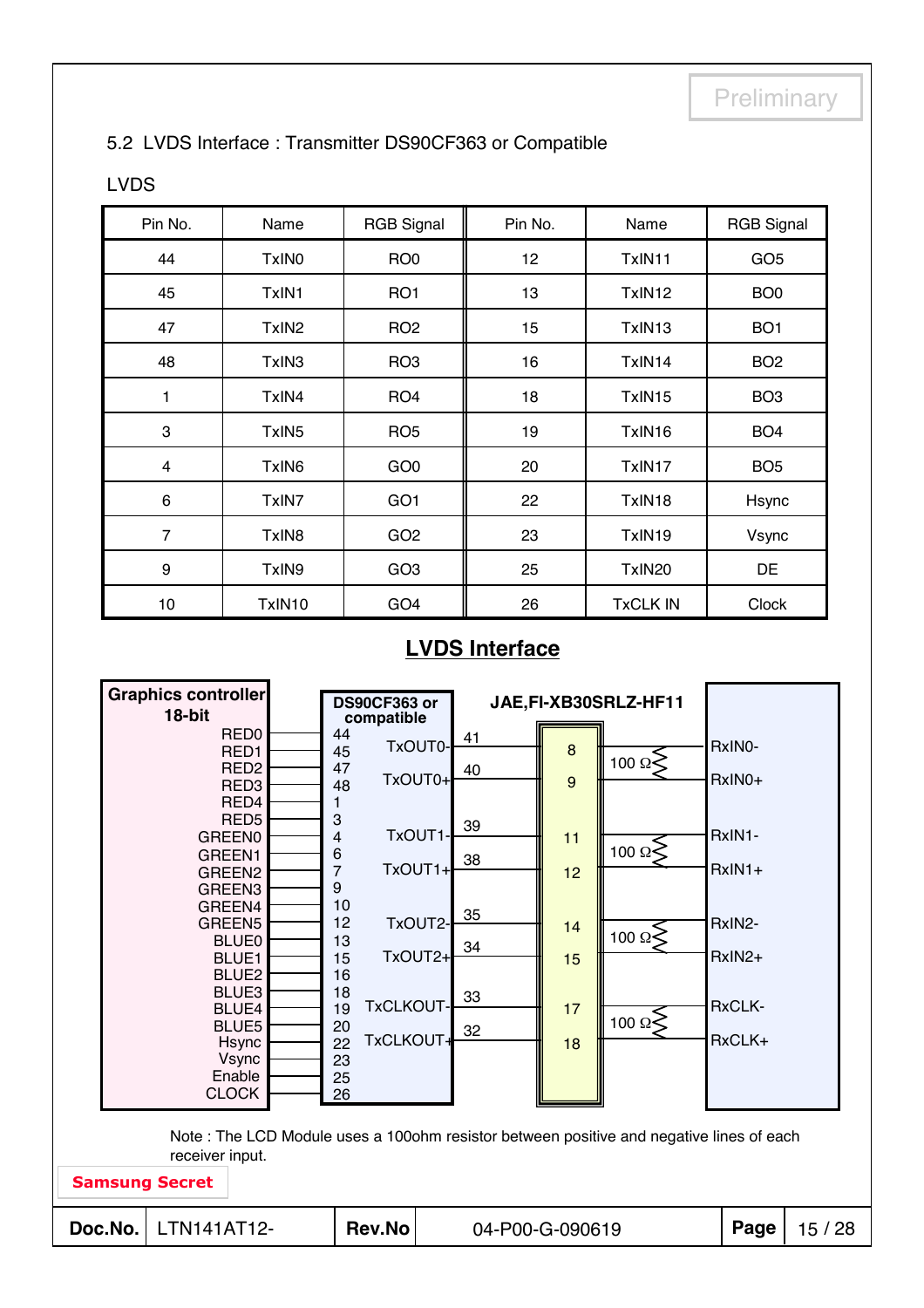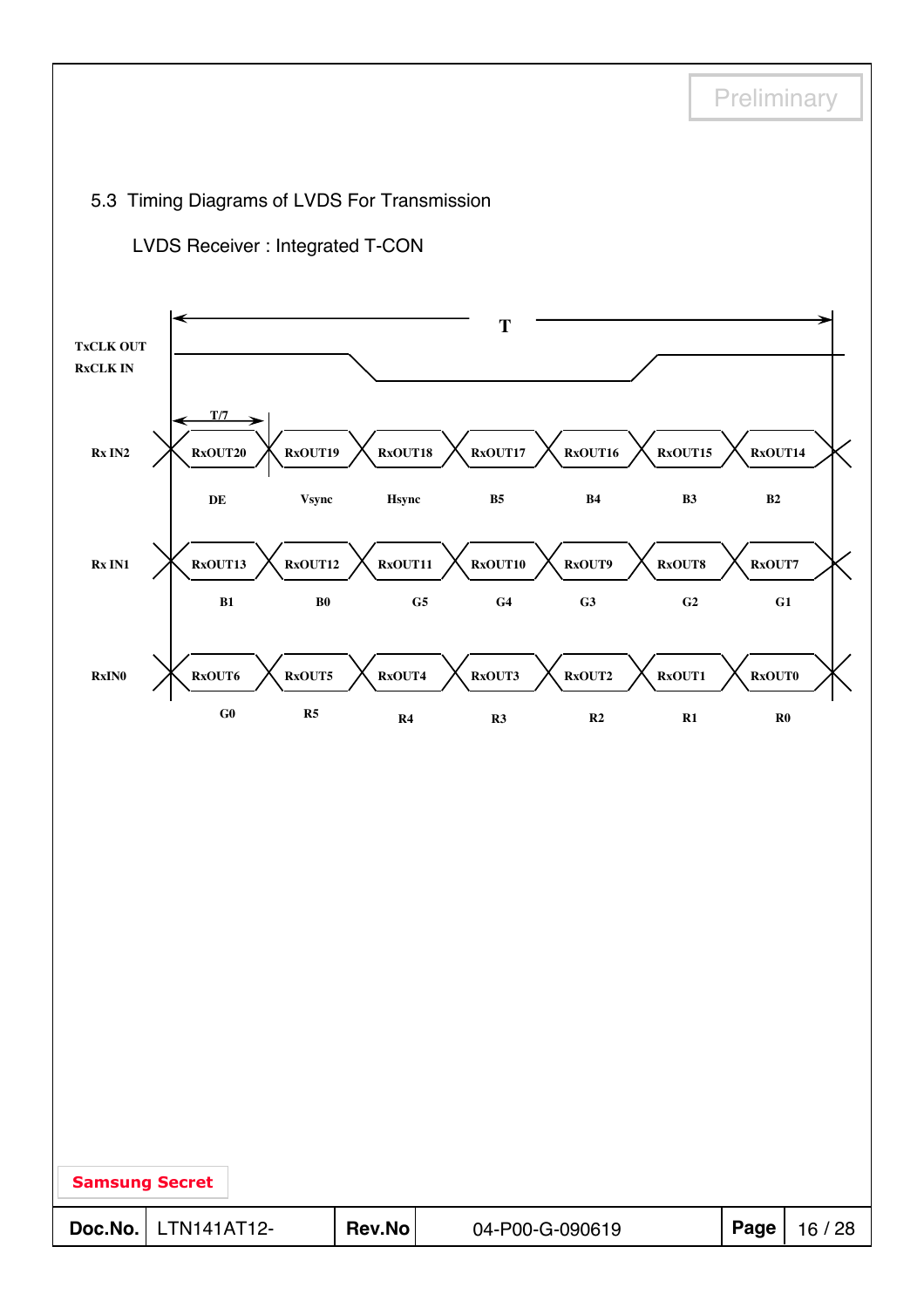|              | Data Signal                                                                                                                       |                  |                      |                      |                      |                      |                      |                      |                | Gray                 |                      |                      |                |                 |                |                      |                      |                      |                |                |
|--------------|-----------------------------------------------------------------------------------------------------------------------------------|------------------|----------------------|----------------------|----------------------|----------------------|----------------------|----------------------|----------------|----------------------|----------------------|----------------------|----------------|-----------------|----------------|----------------------|----------------------|----------------------|----------------|----------------|
| Color        | <b>Display</b>                                                                                                                    |                  |                      |                      | Red                  |                      |                      |                      |                |                      | Green                |                      |                |                 |                |                      | <b>Blue</b>          |                      |                | Scale          |
|              |                                                                                                                                   | R <sub>0</sub>   | R <sub>1</sub>       | R <sub>2</sub>       | R <sub>3</sub>       | R <sub>4</sub>       | R <sub>5</sub>       | G <sub>0</sub>       | G <sub>1</sub> | G <sub>2</sub>       | G <sub>3</sub>       | G <sub>4</sub>       | G <sub>5</sub> | B <sub>0</sub>  | B <sub>1</sub> | B <sub>2</sub>       | B <sub>3</sub>       | 45                   | B <sub>5</sub> | Level          |
|              | <b>Black</b>                                                                                                                      | $\pmb{0}$        | 0                    | $\mathbf 0$          | 0                    | $\pmb{0}$            | $\mathbf 0$          | $\mathsf 0$          | $\mathbf 0$    | 0                    | 0                    | 0                    | 0              | 0               | 0              | $\pmb{0}$            | $\boldsymbol{0}$     | $\pmb{0}$            | 0              | $\blacksquare$ |
|              | <b>Blue</b>                                                                                                                       | 0                | 0                    | $\mathbf 0$          | $\mathbf 0$          | 0                    | $\mathbf 0$          | $\mathbf 0$          | $\mathbf 0$    | 0                    | $\mathbf 0$          | $\mathbf 0$          | 0              | 1               | 1              | 1                    | 1                    | 1                    | 1              | ÷,             |
|              | Green                                                                                                                             | $\mathbf 0$      | 0                    | $\mathbf 0$          | 0                    | 0                    | 0                    | 1                    | $\mathbf{1}$   | 1                    | 1                    | 1                    | $\mathbf{1}$   | 0               | 0              | 0                    | $\mathbf 0$          | $\pmb{0}$            | 0              | $\blacksquare$ |
| <b>Basic</b> | Cyan                                                                                                                              | $\mathbf 0$      | 0                    | $\pmb{0}$            | 0                    | 0                    | $\pmb{0}$            | 1                    | $\mathbf{1}$   | 1                    | 1                    | 1                    | $\mathbf{1}$   | 1               | 1              | 1                    | 1                    | 1                    | $\mathbf{1}$   | ÷              |
| Colors       | Red                                                                                                                               | 1                | 1                    | 1                    | 1                    | 1                    | 1                    | 0                    | $\mathbf 0$    | 0                    | $\mathbf 0$          | 0                    | 0              | $\pmb{0}$       | 0              | $\pmb{0}$            | 0                    | $\pmb{0}$            | 0              | ۰              |
|              | Magenta                                                                                                                           | $\mathbf{1}$     | 1                    | $\mathbf{1}$         | 1                    | 1                    | 1                    | 0                    | $\mathbf 0$    | 0                    | $\mathbf 0$          | $\mathbf 0$          | 0              | 1               | 1              | 1                    | 1                    | $\mathbf{1}$         | $\mathbf{1}$   | ۰              |
|              | Yellow                                                                                                                            | 1                | 1                    | 1                    | 1                    | 1                    | 1                    | 1                    | $\mathbf{1}$   | 1                    | 1                    | 1                    | $\mathbf{1}$   | 0               | 0              | $\mathbf 0$          | 0                    | 0                    | $\mathbf 0$    | ۰              |
|              | White                                                                                                                             | 1                | 1                    | 1                    | 1                    | 1                    | 1                    | 1                    | $\mathbf{1}$   | 1                    | 1                    | 1                    | 1              | 1               | 1              | 1                    | 1                    | 1                    | 1              | ÷              |
|              | <b>Black</b>                                                                                                                      | $\mathbf 0$      | 0                    | $\mathbf 0$          | $\mathbf 0$          | $\pmb{0}$            | $\mathbf 0$          | $\mathbf 0$          | $\mathbf 0$    | 0                    | $\mathbf 0$          | $\mathbf 0$          | 0              | 0               | 0              | $\mathbf 0$          | $\mathbf 0$          | $\pmb{0}$            | $\mathbf 0$    | R <sub>0</sub> |
|              | Dark                                                                                                                              | $\mathbf{1}$     | $\mathbf 0$          | $\mathbf 0$          | $\mathbf 0$          | $\mathsf 0$          | $\mathbf 0$          | $\mathbf 0$          | $\mathbf 0$    | 0                    | $\mathbf 0$          | $\mathbf 0$          | 0              | 0               | 0              | $\mathbf 0$          | $\mathbf 0$          | $\mathbf 0$          | $\mathbf 0$    | R1             |
| Gray         | ↑                                                                                                                                 | $\mathbf 0$      | 1                    | $\boldsymbol{0}$     | 0                    | 0                    | 0                    | 0                    | $\mathbf 0$    | 0                    | $\mathbf 0$          | $\mathbf 0$          | 0              | 0               | $\pmb{0}$      | 0                    | $\pmb{0}$            | $\pmb{0}$            | 0              | R <sub>2</sub> |
| Scale        | $\ddot{\cdot}$                                                                                                                    | $\ddot{\cdot}$   | $\ddot{\cdot}$       | $\ddot{\phantom{a}}$ | $\ddot{\cdot}$       | $\ddot{\phantom{a}}$ | $\ddot{\cdot}$       | $\ddot{\cdot}$       | $\ddot{\cdot}$ | ÷,                   | ÷,                   | $\ddot{\cdot}$       | t,             | Ì.              | t,             |                      |                      | İ                    | $\ddot{\cdot}$ | R3~R60         |
| Of           | $\ddot{\cdot}$                                                                                                                    | $\ddot{\cdot}$   | $\vdots$             | $\ddot{\cdot}$       | İ                    | $\ddot{\phantom{a}}$ | $\ddot{\cdot}$       | $\ddot{\cdot}$       | $\ddot{\cdot}$ | $\ddot{\cdot}$       | $\ddot{\phantom{a}}$ | $\ddot{\cdot}$       | t,             | İ               | $\vdots$       | $\ddot{\phantom{a}}$ | $\ddot{\phantom{a}}$ | $\ddot{\cdot}$       | $\ddot{\cdot}$ |                |
| Red          | J                                                                                                                                 | $\mathbf{1}$     | 0                    | $\mathbf{1}$         | 1                    | 1                    | 1                    | 0                    | $\mathbf 0$    | 0                    | $\mathbf 0$          | $\mathbf 0$          | 0              | 0               | $\pmb{0}$      | 0                    | $\mathbf 0$          | $\mathbf 0$          | 0              | R61            |
|              | Light                                                                                                                             | $\mathbf 0$      | 1                    | $\mathbf{1}$         | 1                    | 1                    | 1                    | $\mathbf 0$          | $\mathbf 0$    | 0                    | $\mathbf 0$          | $\mathbf 0$          | 0              | 0               | 0              | $\pmb{0}$            | $\mathbf 0$          | $\mathbf 0$          | 0              | R62            |
|              | Red                                                                                                                               | 1                | 1                    | $\mathbf{1}$         | 1                    | 1                    | $\mathbf{1}$         | $\mathbf 0$          | $\mathbf 0$    | 0                    | 0                    | $\mathbf 0$          | 0              | 0               | $\mathsf 0$    | $\mathbf 0$          | $\mathbf 0$          | $\mathbf 0$          | $\mathbf 0$    | R63            |
|              | <b>Black</b>                                                                                                                      | $\mathbf 0$      | 0                    | $\mathbf 0$          | $\pmb{0}$            | $\pmb{0}$            | $\pmb{0}$            | $\mathbf 0$          | $\mathbf 0$    | 0                    | 0                    | $\mathbf 0$          | 0              | 0               | 0              | $\pmb{0}$            | $\mathbf 0$          | $\pmb{0}$            | $\mathbf 0$    | G <sub>0</sub> |
|              | Dark                                                                                                                              | $\mathbf 0$      | 0                    | $\mathbf 0$          | $\mathbf 0$          | 0                    | $\mathbf 0$          | 1                    | $\mathbf 0$    | 0                    | $\mathbf 0$          | 0                    | 0              | 0               | 0              | 0                    | $\mathbf 0$          | $\mathbf 0$          | 0              | G <sub>1</sub> |
| Gray         | ↑                                                                                                                                 | $\mathbf 0$      | 0                    | $\mathbf 0$          | 0                    | 0                    | 0                    | 0                    | $\mathbf{1}$   | 0                    | 0                    | 0                    | 0              | 0               | 0              | 0                    | $\pmb{0}$            | $\pmb{0}$            | 0              | G <sub>2</sub> |
| Scale        | $\ddot{\cdot}$                                                                                                                    | $\ddot{\cdot}$   | $\ddot{\cdot}$       | $\ddot{\phantom{a}}$ | $\ddot{\phantom{a}}$ | $\blacksquare$       |                      |                      | $\ddot{\cdot}$ | $\ddot{\phantom{a}}$ | t,                   | $\ddot{\phantom{a}}$ | Ì.             | İ,              | İ              |                      |                      |                      | $\ddot{\cdot}$ | G3~G60         |
| Of           | Î,                                                                                                                                | $\ddot{\cdot}$   | $\ddot{\phantom{a}}$ | $\ddot{\cdot}$       | $\ddot{\cdot}$       | t                    | $\ddot{\cdot}$       |                      | $\ddot{\cdot}$ | İ,                   | t,                   | $\ddot{\cdot}$       | Ì,             |                 | $\ddot{\cdot}$ | $\ddot{\phantom{a}}$ |                      | $\ddot{\phantom{a}}$ |                |                |
| Green        | ↓                                                                                                                                 | 0                | 0                    | $\boldsymbol{0}$     | 0                    | 0                    | 0                    | 1                    | $\mathbf 0$    | 1                    | 1                    | 1                    | 1              | 0               | 0              | 0                    | 0                    | 0                    | 0              | G61            |
|              | Light                                                                                                                             | $\boldsymbol{0}$ | $\mathbf 0$          | $\mathbf 0$          | 0                    | $\mathbf 0$          | $\mathbf 0$          | 0                    | 1              | 1                    | 1                    | 1                    | 1              | 0               | 0              | 0                    | $\mathbf 0$          | $\mathbf 0$          | $\mathbf 0$    | G62            |
|              | Green                                                                                                                             | $\mathbf 0$      | 0                    | $\mathbf 0$          | $\mathbf 0$          | $\mathbf 0$          | $\mathbf 0$          | 1                    | 1              | 1                    | 1                    | 1.                   | 1.             | 0               | 0              | $\mathbf 0$          | $\mathbf{0}$         | $\mathbf 0$          | $\Omega$       | G63            |
|              | <b>Black</b>                                                                                                                      | $\mathbf 0$      | $\mathbf 0$          | $\mathbf 0$          | $\mathbf 0$          | $\mathbf 0$          | $\mathbf 0$          | 0                    | $\mathbf 0$    | $\mathbf 0$          | 0                    | $\mathbf 0$          | 0              | $\mathbf 0$     | 0              | $\mathbf 0$          | $\mathbf 0$          | $\mathbf 0$          | $\mathbf 0$    | B <sub>0</sub> |
|              | Dark                                                                                                                              | $\mathbf 0$      | 0                    | $\mathbf 0$          | $\mathbf 0$          | $\mathbf 0$          | $\mathbf 0$          | $\mathbf 0$          | $\mathbf 0$    | 0                    | 0                    | $\mathbf 0$          | 0              | 1               | 0              | $\mathbf 0$          | $\mathbf 0$          | $\mathbf 0$          | $\mathbf 0$    | <b>B1</b>      |
| Gray         | ↑                                                                                                                                 | $\mathbf 0$      | $\mathbf 0$          | $\mathbf 0$          | $\mathbf 0$          | $\mathbf 0$          | $\mathbf 0$          | 0                    | $\mathbf 0$    | $\mathbf 0$          | $\mathbf 0$          | $\mathbf 0$          | 0              | $\mathbf 0$     | 1              | $\mathbf 0$          | $\mathbf 0$          | $\mathbf 0$          | $\mathbf 0$    | <b>B2</b>      |
| Scale        |                                                                                                                                   | $\ddot{\cdot}$   | $\vdots$             | $\ddot{\phantom{a}}$ | Ì.                   |                      | $\ddot{\phantom{0}}$ |                      | $\ddot{\cdot}$ | Ì.                   | Ì.                   | $\ddot{\phantom{a}}$ | t,             | t,              | Ì,             |                      |                      | $\ddot{\cdot}$       | $\cdot$        | B3~B60         |
| Of           | $\ddot{\cdot}$                                                                                                                    | $\ddot{\cdot}$   | Ì.                   | $\ddot{\phantom{a}}$ | Ì.                   | Ì.                   | t                    | $\ddot{\phantom{a}}$ | $\ddot{\cdot}$ | Ì.                   | $\ddot{\cdot}$       | Ì.                   | Ì.             | Ì.              | ÷,             | t,                   | $\ddot{\cdot}$       | $\ddot{\phantom{a}}$ |                |                |
| <b>Blue</b>  | ↓                                                                                                                                 | $\mathbf 0$      | 0                    | $\mathbf 0$          | $\mathbf 0$          | $\mathbf 0$          | $\mathbf 0$          | 0                    | $\mathbf 0$    | 0                    | 0                    | $\mathbf 0$          | 0              | $\mathbf{1}$    | $\mathbf 0$    | $\mathbf{1}$         | $\mathbf{1}$         | 1                    | 1              | <b>B61</b>     |
|              | Light                                                                                                                             | $\mathbf 0$      | 0                    | $\mathbf 0$          | $\mathbf 0$          | $\mathbf 0$          | $\mathbf 0$          | 0                    | $\mathbf 0$    | 0                    | $\overline{0}$       | $\mathbf 0$          | 0              | $\mathbf 0$     | 1              | $\mathbf{1}$         | 1                    | 1                    | 1              | B62            |
|              | <b>Blue</b>                                                                                                                       | 0                | $\Omega$             | $\mathbf 0$          | 0                    | 0                    | $\mathbf 0$          | 0                    | 0              | 0                    | 0                    | 0                    | 0              | 1               | 1              | 1                    | 1                    | 1                    | 1              | <b>B63</b>     |
|              | Note 1) Definition of gray :                                                                                                      |                  |                      |                      |                      |                      |                      |                      |                |                      |                      |                      |                |                 |                |                      |                      |                      |                |                |
|              | Rn: Red gray, Gn: Green gray, Bn: Blue gray (n=gray level)<br>Note 2) Input signal: 0 = Low level voltage, 1 = High level voltage |                  |                      |                      |                      |                      |                      |                      |                |                      |                      |                      |                |                 |                |                      |                      |                      |                |                |
|              | <b>Samsung Secret</b>                                                                                                             |                  |                      |                      |                      |                      |                      |                      |                |                      |                      |                      |                |                 |                |                      |                      |                      |                |                |
| Doc.No.      | LTN141AT12-                                                                                                                       |                  |                      |                      |                      |                      | <b>Rev.No</b>        |                      |                |                      |                      |                      |                | 04-P00-G-090619 |                |                      |                      |                      | Page           | 17/28          |
|              |                                                                                                                                   |                  |                      |                      |                      |                      |                      |                      |                |                      |                      |                      |                |                 |                |                      |                      |                      |                |                |

# 5.5 Input Signals, Basic Display Colors and Gray Scale of Each Color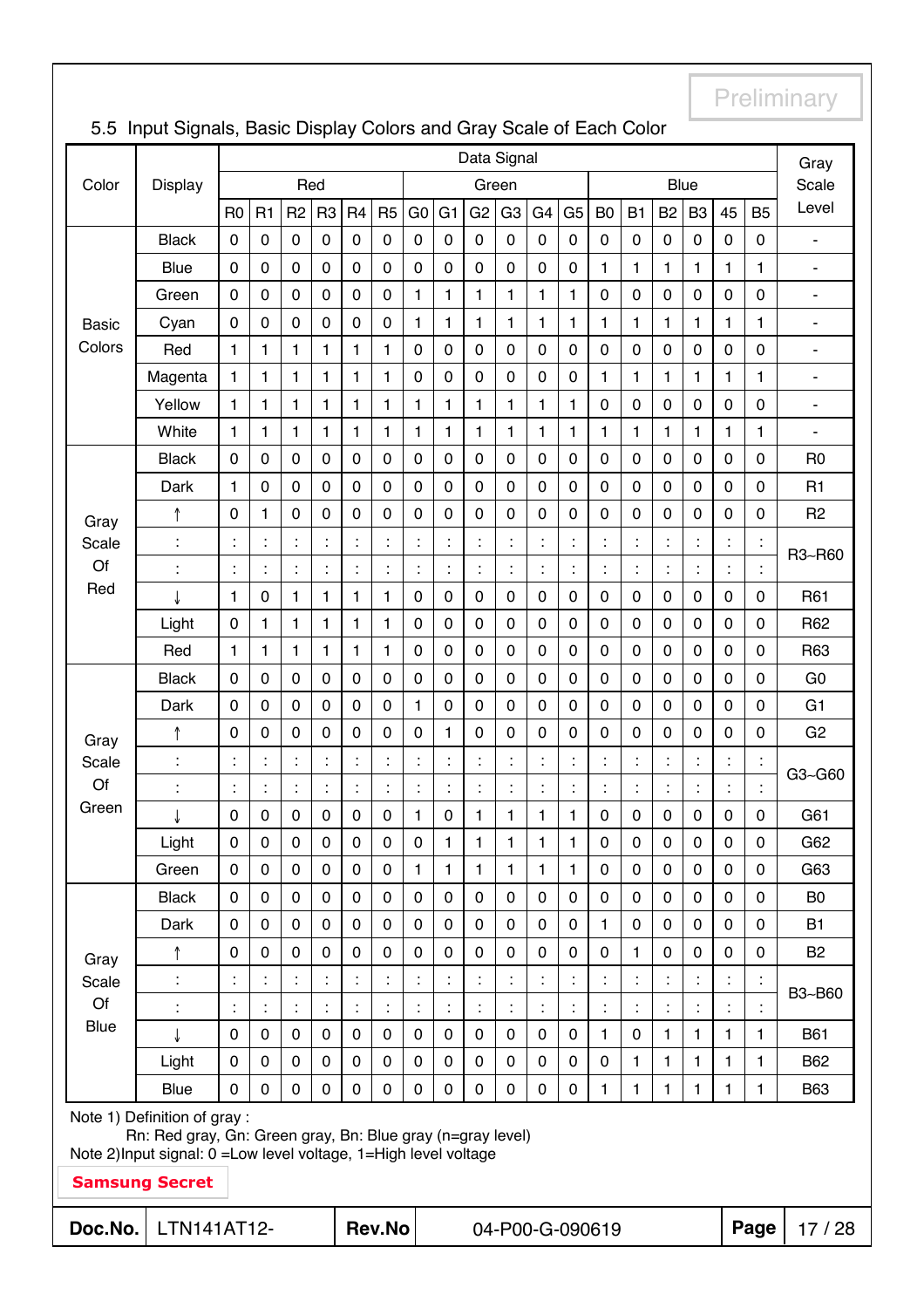|                       |                                 |        |                 | Preliminary |                   |
|-----------------------|---------------------------------|--------|-----------------|-------------|-------------------|
|                       | 5.6 Pixel Format in the display |        |                 |             |                   |
| Line 1                | 1<br>  R  G  B   R  G  B        |        |                 | R  G  B     | 1280<br>R  G<br>B |
|                       |                                 |        |                 |             |                   |
|                       |                                 |        |                 |             |                   |
|                       |                                 |        | LTN141AT12-G    |             |                   |
|                       |                                 |        |                 |             |                   |
|                       |                                 |        |                 |             |                   |
| Line $800$            | G  B   R  G  B <br> R           |        |                 | R  데B       |                   |
|                       |                                 |        |                 |             |                   |
|                       |                                 |        |                 |             |                   |
|                       |                                 |        |                 |             |                   |
|                       |                                 |        |                 |             |                   |
|                       |                                 |        |                 |             |                   |
|                       |                                 |        |                 |             |                   |
|                       |                                 |        |                 |             |                   |
|                       |                                 |        |                 |             |                   |
|                       |                                 |        |                 |             |                   |
|                       |                                 |        |                 |             |                   |
|                       |                                 |        |                 |             |                   |
| <b>Samsung Secret</b> |                                 |        |                 |             |                   |
| Doc.No.               | LTN141AT12-                     | Rev.No | 04-P00-G-090619 | Page        | 18 / 28           |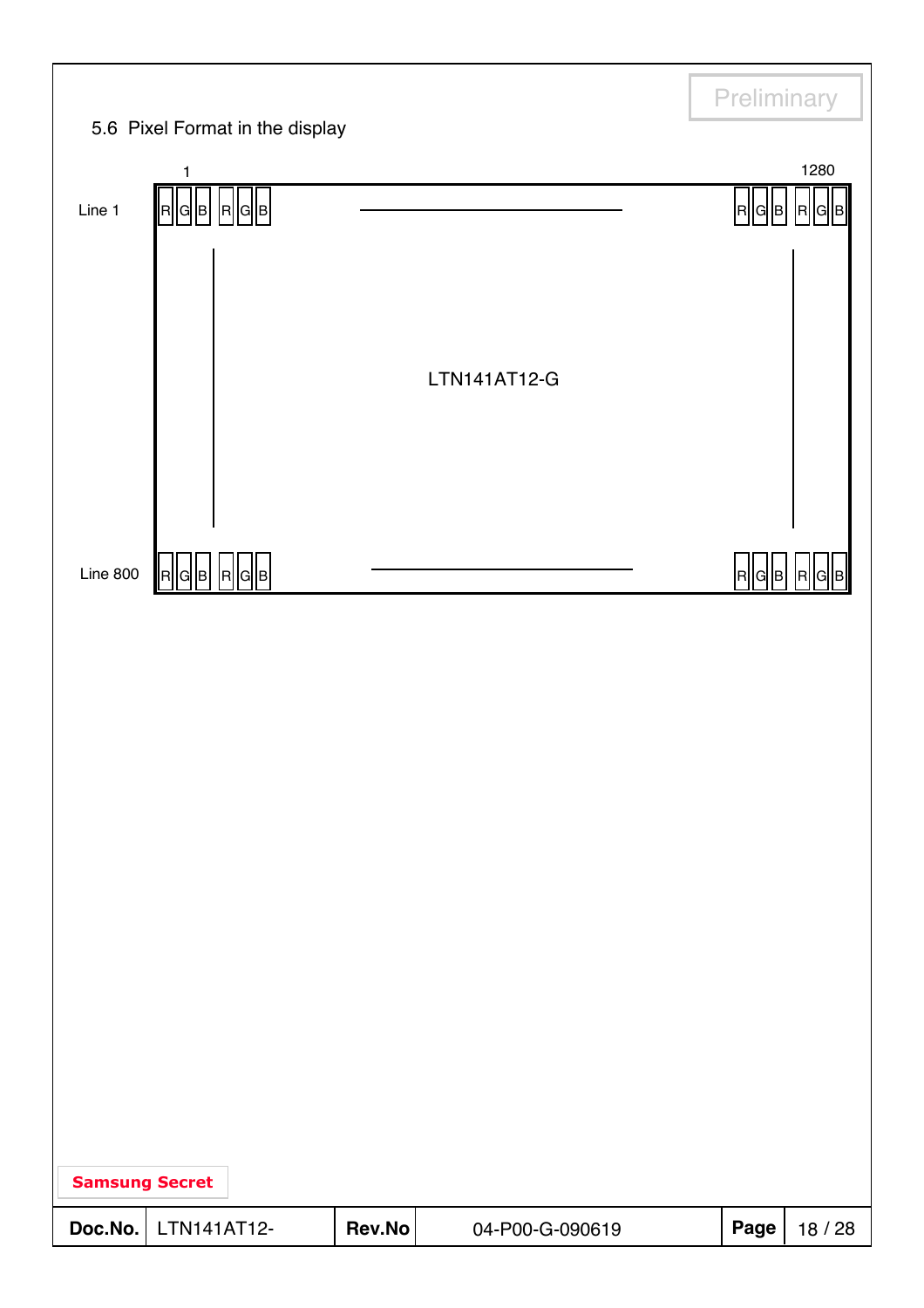### 5.6 LED FPC Connector & Pin Assignment

#### LED FPC Connector : Uju PF050-010B-C11 or Compatible

| Pin No.        |                       | Symbol  |                          | <b>Comments</b>                               |      |         |  |  |  |  |
|----------------|-----------------------|---------|--------------------------|-----------------------------------------------|------|---------|--|--|--|--|
| 1              |                       | LED FB1 |                          | LCD channel 1 cathode                         |      |         |  |  |  |  |
| $\overline{c}$ |                       | LED FB2 |                          | LCD channel 2 cathode                         |      |         |  |  |  |  |
| 3              |                       | LED FB3 |                          | LCD channel 3 cathode                         |      |         |  |  |  |  |
| 4              |                       | LED FB4 |                          | LCD channel 4 cathode                         |      |         |  |  |  |  |
| $\mathbf 5$    |                       | LED FB5 |                          | LCD channel 5 cathode                         |      |         |  |  |  |  |
| 6              |                       | N/C     |                          | LCD channel 6 cathode (Maybe NC if channel<6) |      |         |  |  |  |  |
| $\overline{7}$ |                       | N/C     |                          | LCD channel 7 cathode(Maybe NC if channel<7)  |      |         |  |  |  |  |
| 8              |                       | N/C     |                          | LCD channel 8 cathode(Maybe NC if channel<8)  |      |         |  |  |  |  |
| 9              |                       | N/C     | $\overline{\phantom{a}}$ |                                               |      |         |  |  |  |  |
| 10             |                       | VDD_LED |                          | LED power supply                              |      |         |  |  |  |  |
| 11             |                       | VDD_LED |                          | LED power supply                              |      |         |  |  |  |  |
| 12             |                       | VDD_LED |                          | LED power supply                              |      |         |  |  |  |  |
|                |                       |         |                          |                                               |      |         |  |  |  |  |
|                | <b>Samsung Secret</b> |         |                          |                                               |      |         |  |  |  |  |
| Doc.No.        | LTN141AT12-           |         | Rev.No                   | 04-P00-G-090619                               | Page | 19 / 28 |  |  |  |  |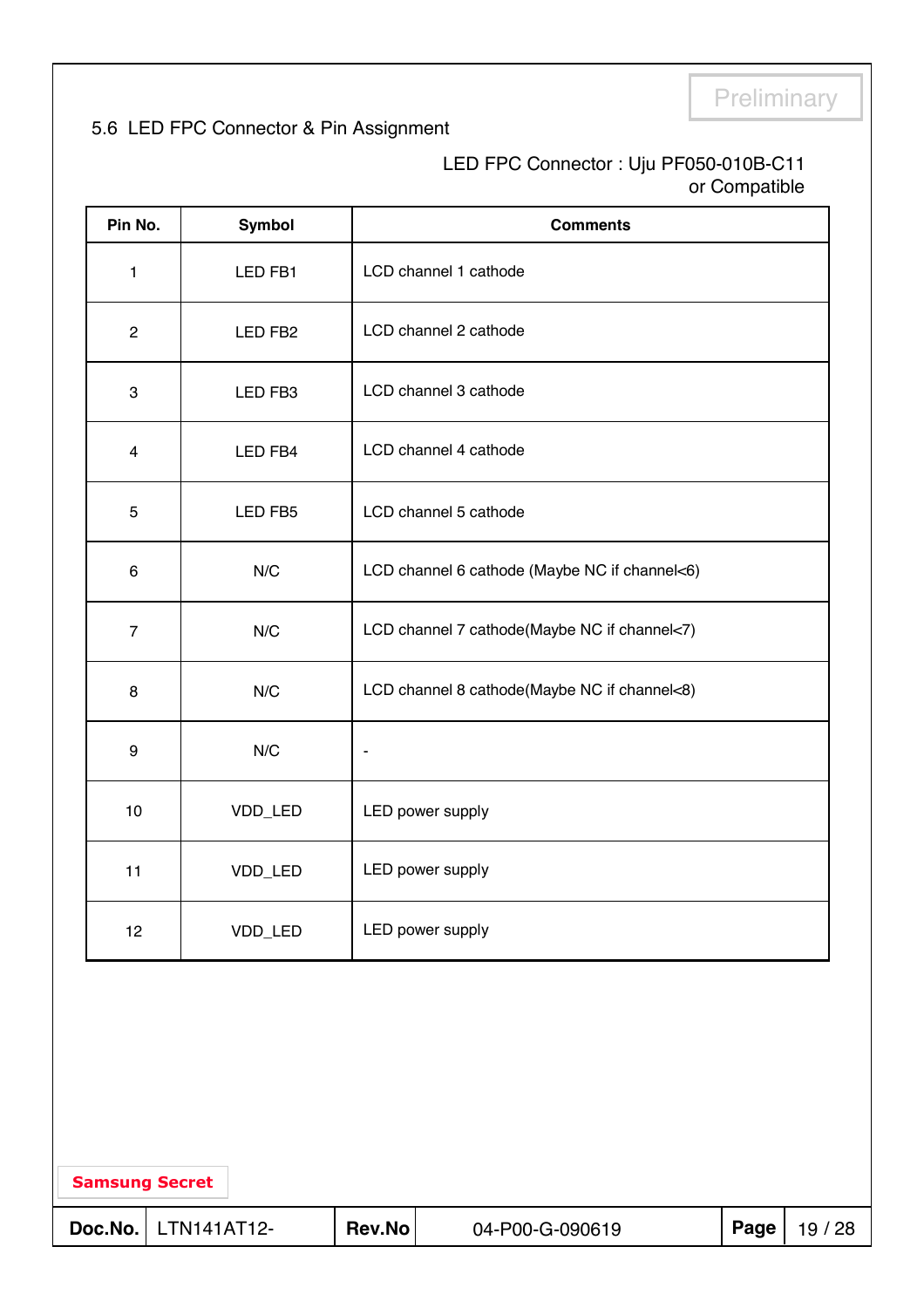# **6. INTERFACE TIMING**

#### 6.1 Timing Parameters

| Signal                                          | Item              | Symbol                  | Min.           | Typ. | Max. | Unit          | Note |
|-------------------------------------------------|-------------------|-------------------------|----------------|------|------|---------------|------|
| <b>Frame Frequency</b>                          | Cycle             | $T_{V}$                 | 806            | 816  | 833  | Lines         |      |
| <b>Vertical Active</b><br>Display Term          | Display<br>Period | $T_{VD}$                | ٠              | 800  | ۰    | Lines         |      |
| One Line<br><b>Scanning Time</b>                | Cycle             | $\mathsf{T}_\mathsf{H}$ | 1320           | 1408 | 1650 | <b>Clocks</b> |      |
| <b>Horizontal Active</b><br><b>Display Term</b> | Display<br>Period | $T_{HD}$                | $\blacksquare$ | 1280 |      | <b>Clocks</b> |      |

#### 6.2 Timing diagrams of interface signal

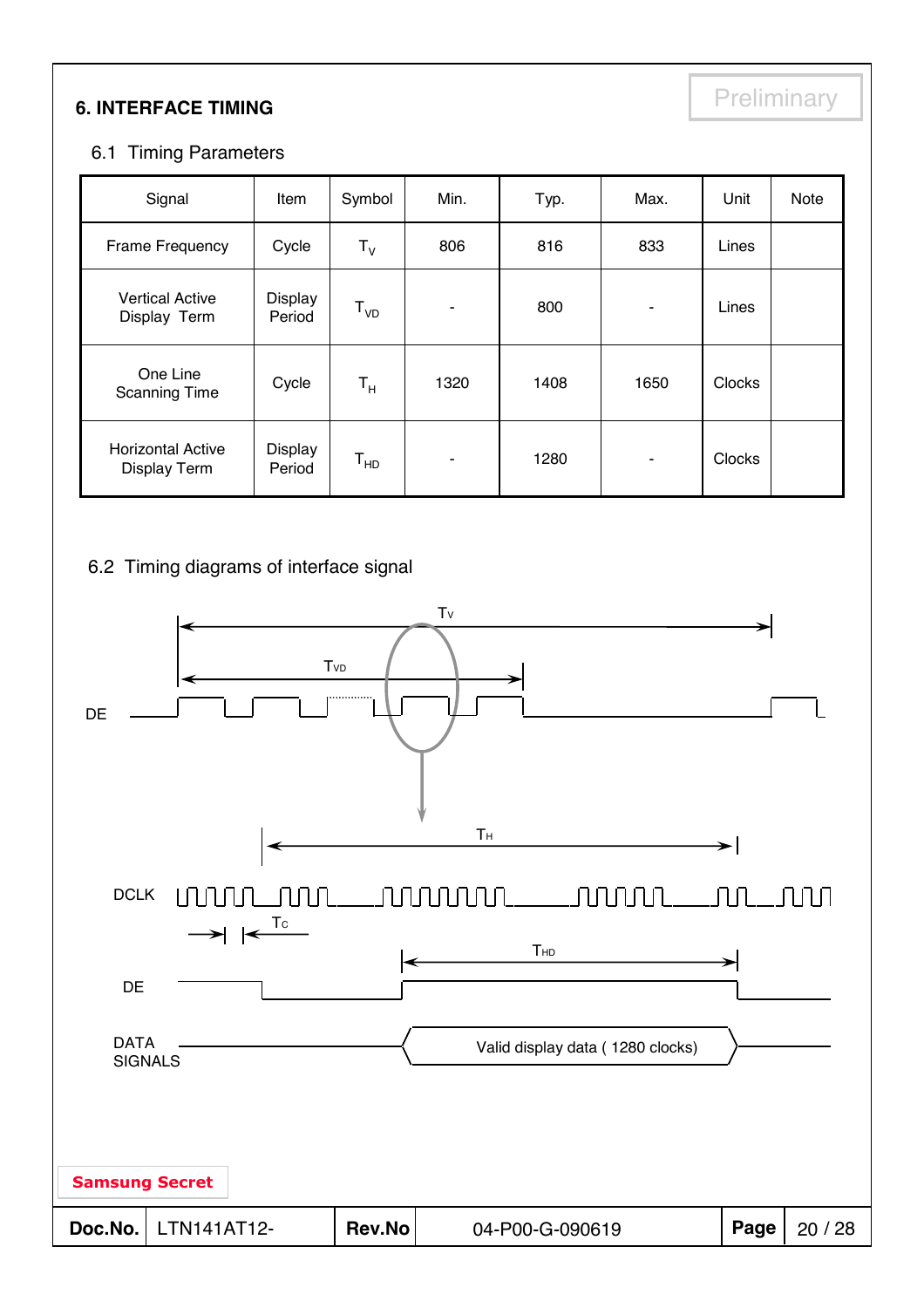6.3 Power ON/OFF Sequence **Preliminary** Preliminary

: To prevent a latch-up or DC operation of the LCD module, the power on/off sequence should be as the diagram below.

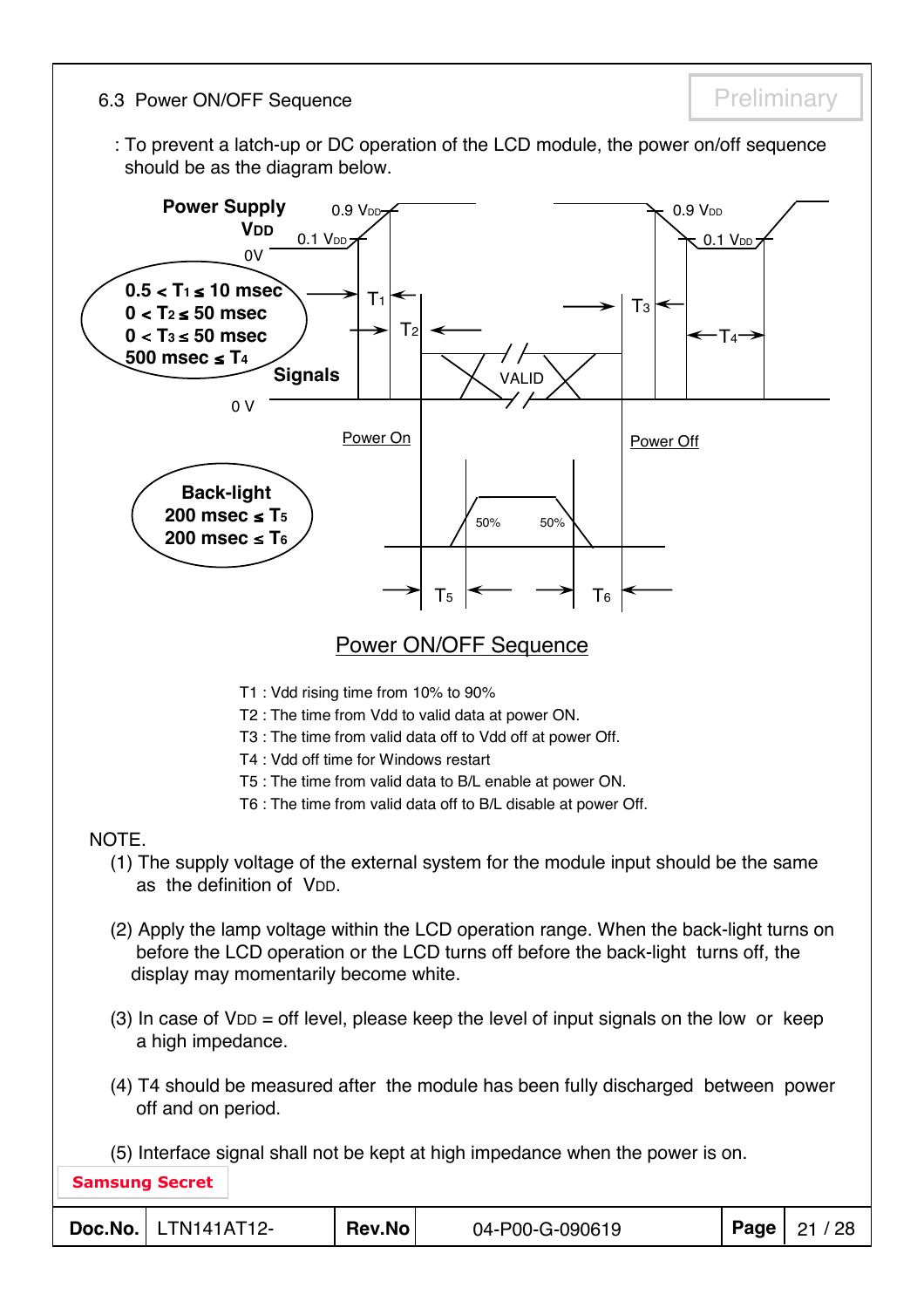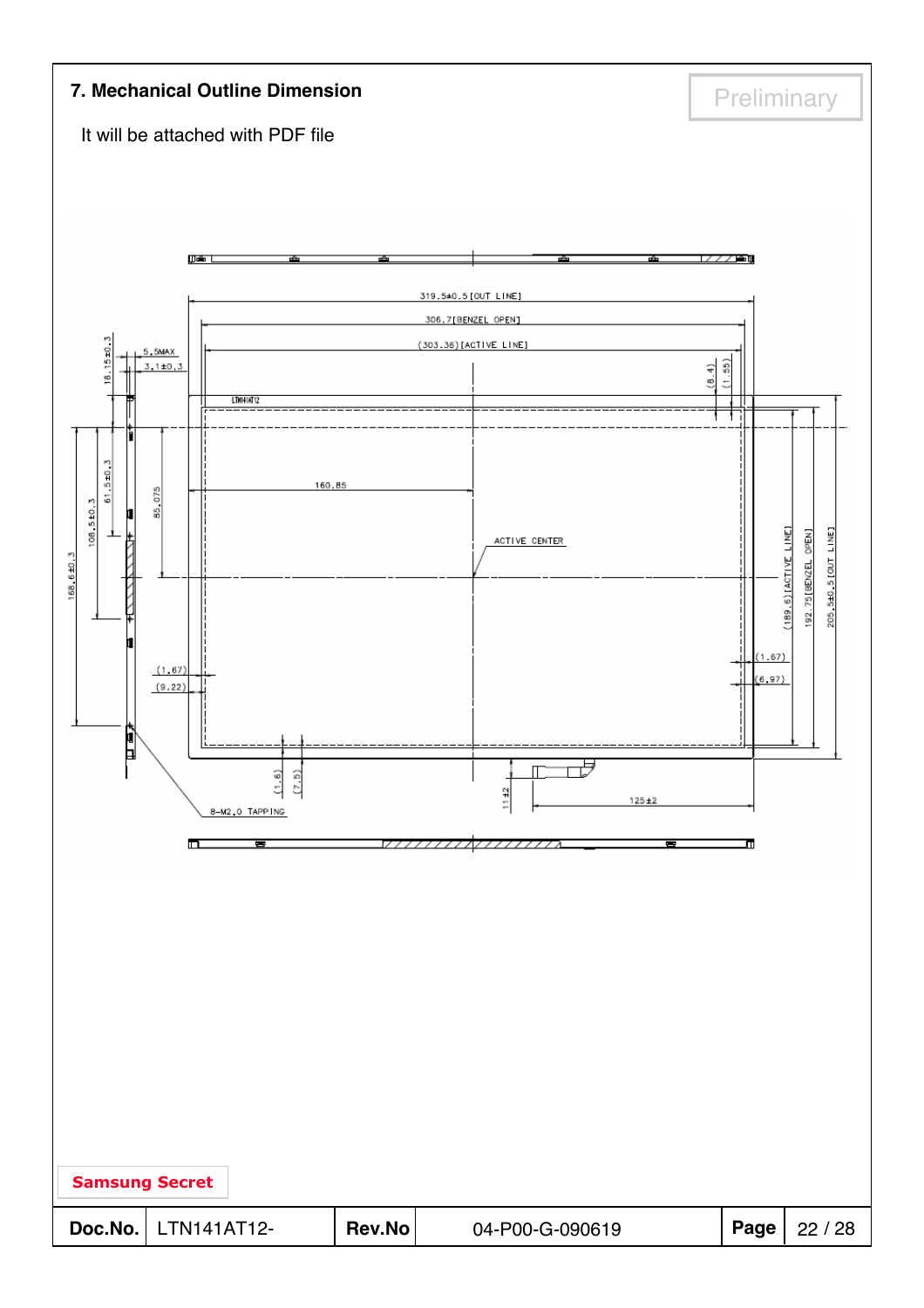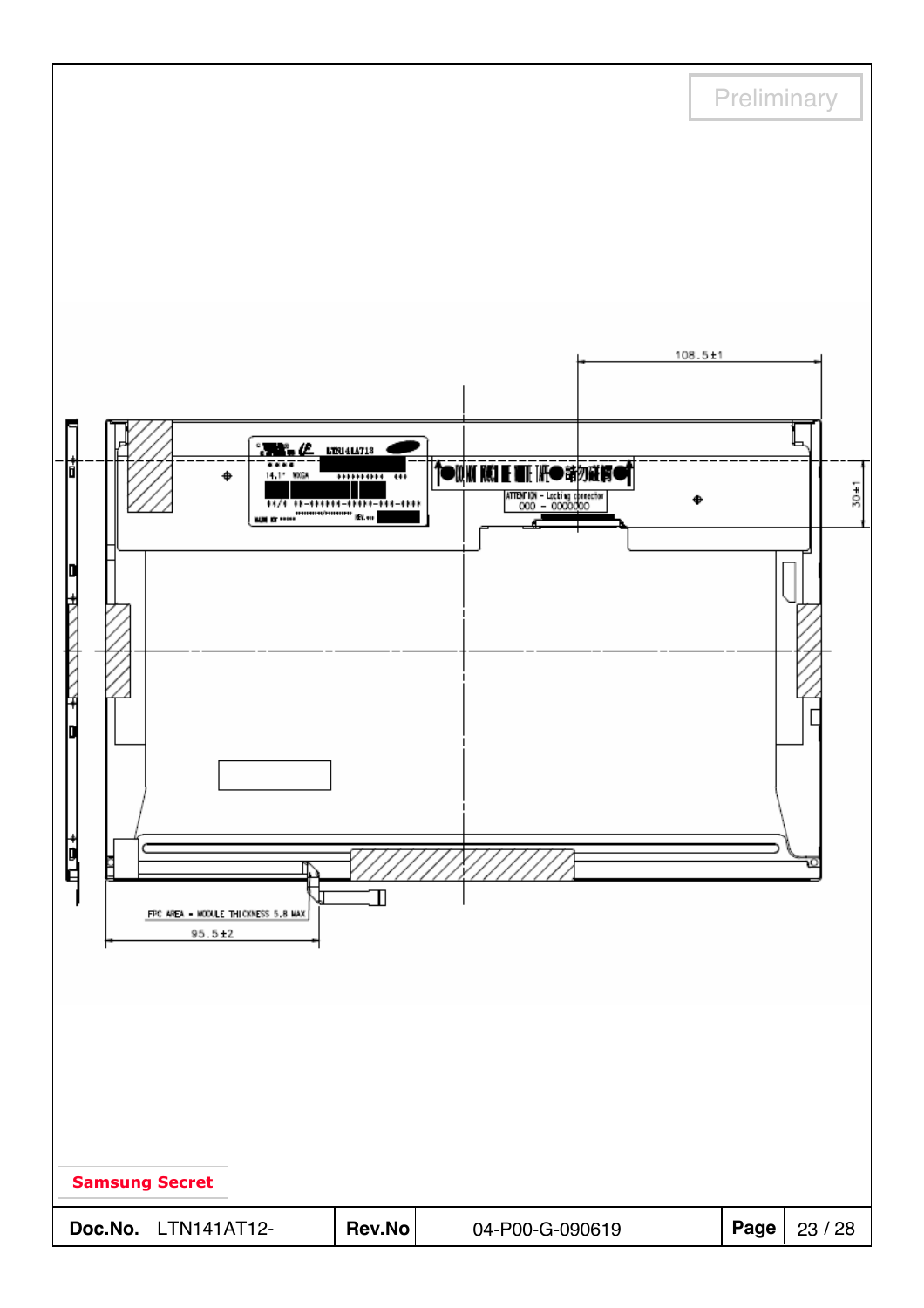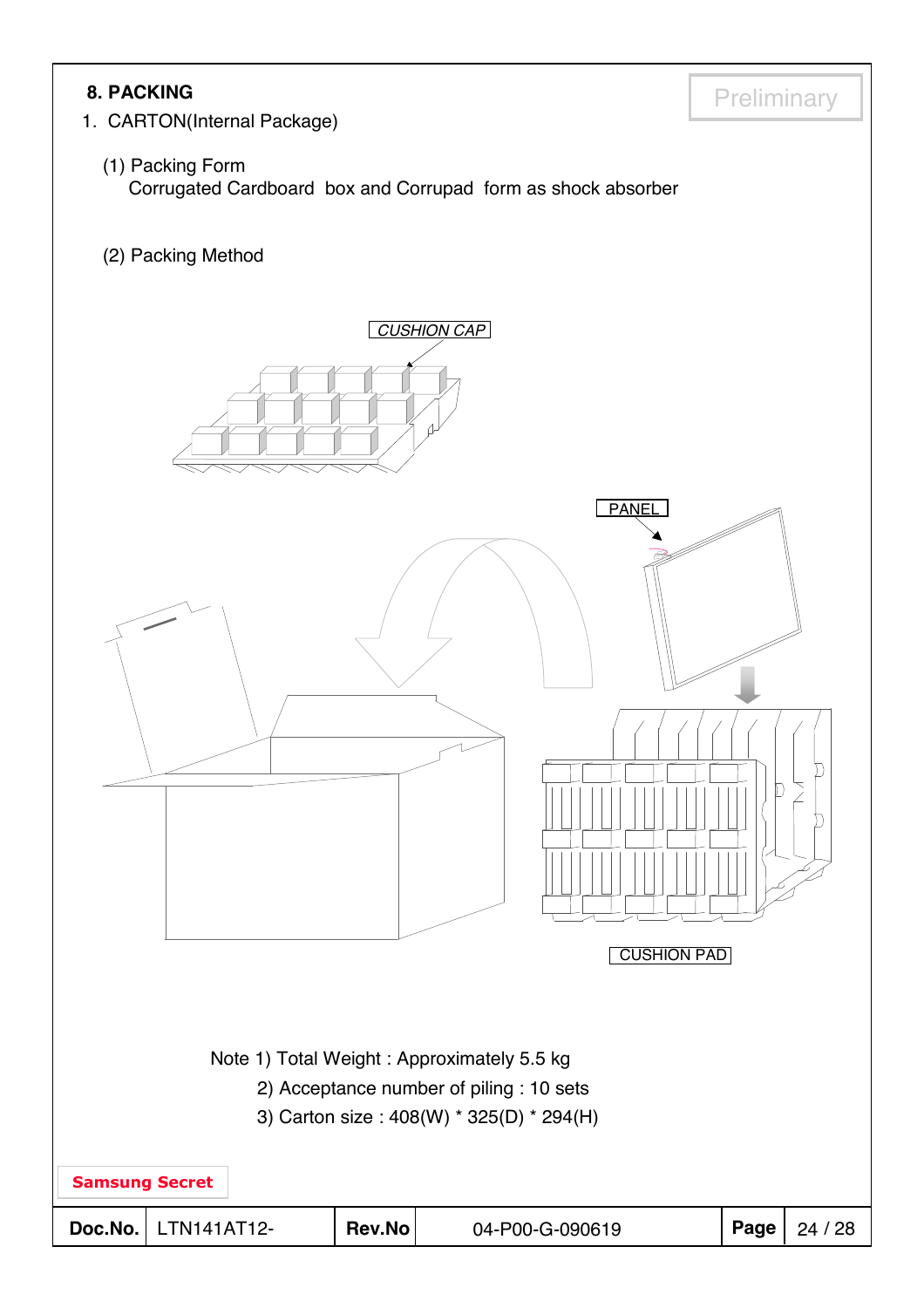| No | Part name                                           | Quantity |
|----|-----------------------------------------------------|----------|
|    | Static electric protective sack                     | 10       |
| 2  | Packing case (Inner box)<br>included shock absorber | 1 set    |
| 3  | Pictorial marking                                   | 2 pcs    |
| 4  | Carton                                              | 1 set    |

#### **9. MARKINGS & OTHERS**

A nameplate bearing followed by is affixed to a shipped product at the specified location on each product.

**Preliminary** 

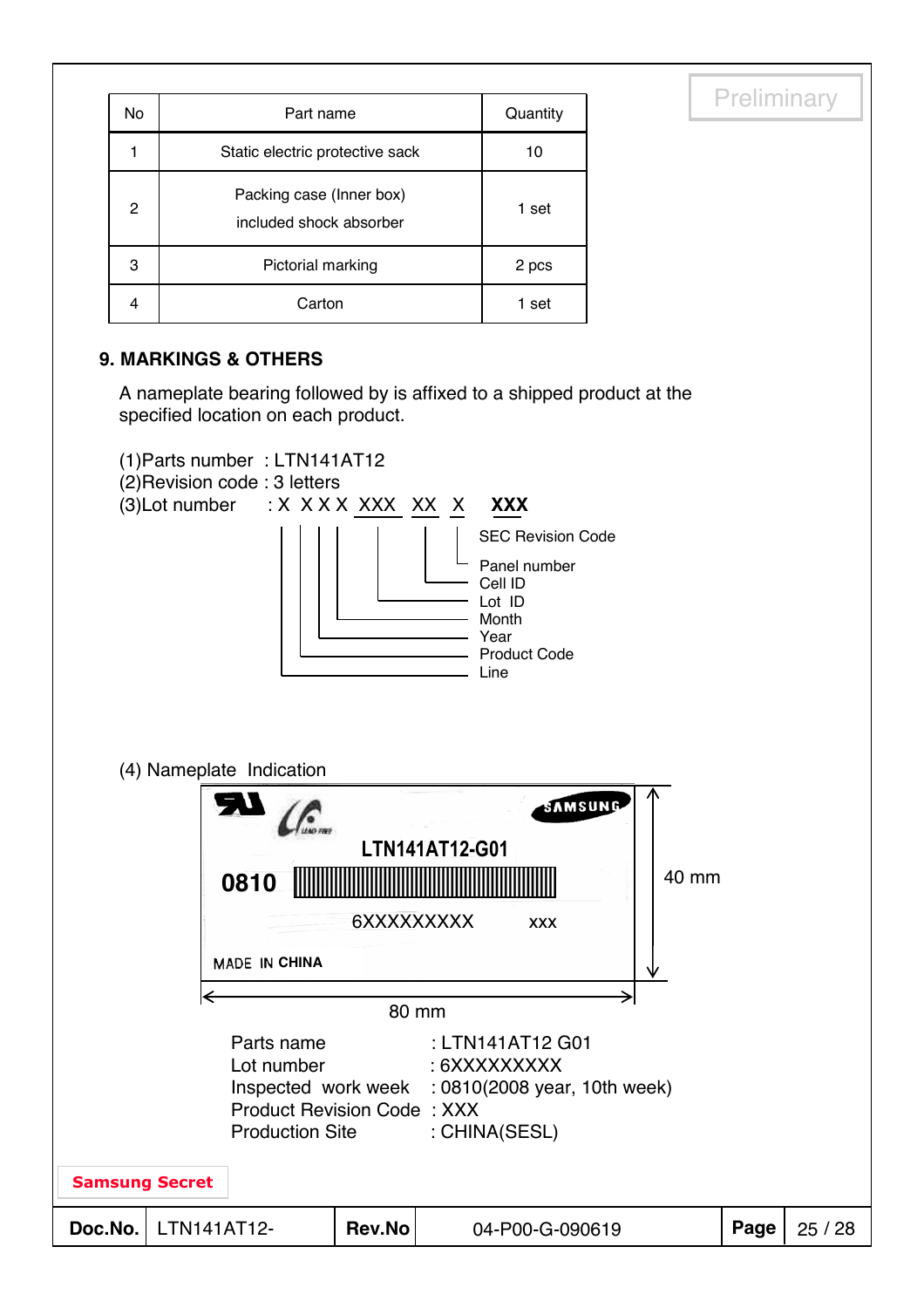|                       |                                                                                                                    |                                     |                                                                                                                  |                  |      | Preliminary |
|-----------------------|--------------------------------------------------------------------------------------------------------------------|-------------------------------------|------------------------------------------------------------------------------------------------------------------|------------------|------|-------------|
|                       | (5) High voltage caution notice                                                                                    |                                     |                                                                                                                  |                  |      |             |
|                       | <b>HIGH VOLTAGE</b><br><b>CAUTION</b><br>RISK OF ELECTRIC SHOCK<br>DISCONNECT THE ELECTRIC<br>POWER BEFORE SERVICE |                                     | THIS COVER CONTAINS<br>FLUORESCENT LAMP.<br>PLEASE FOLLOW LOCAL<br>ORDINANCES OR<br>REGULATIONS FOR ITS DISPOSAL | 10 <sub>mm</sub> |      |             |
|                       |                                                                                                                    | 70mm                                |                                                                                                                  |                  |      |             |
|                       | (6) Packing small box attach                                                                                       |                                     |                                                                                                                  |                  |      |             |
|                       | <b>SAMSUNG</b><br><b>ELECTRONICS</b><br><b>DEVICE</b><br><b>TYPE</b><br>QUANTITY                                   | : LTN141AT12<br>$:$ XXX<br>: 10 PCS |                                                                                                                  |                  |      |             |
|                       |                                                                                                                    | CO6040001                           |                                                                                                                  |                  |      |             |
|                       |                                                                                                                    |                                     | (7) Packing box Marking: Samsung TFT-LCD Brand Name                                                              |                  |      |             |
|                       |                                                                                                                    |                                     |                                                                                                                  |                  |      |             |
|                       |                                                                                                                    |                                     |                                                                                                                  |                  |      |             |
|                       |                                                                                                                    |                                     | wise                                                                                                             |                  |      |             |
|                       |                                                                                                                    |                                     | TΜ                                                                                                               |                  |      |             |
|                       |                                                                                                                    |                                     | <b>view</b>                                                                                                      |                  |      |             |
|                       |                                                                                                                    |                                     |                                                                                                                  |                  |      |             |
|                       |                                                                                                                    |                                     |                                                                                                                  |                  |      |             |
|                       |                                                                                                                    |                                     |                                                                                                                  |                  |      |             |
| <b>Samsung Secret</b> |                                                                                                                    |                                     |                                                                                                                  |                  |      |             |
| Doc.No.               | LTN141AT12-                                                                                                        | Rev.No                              | 04-P00-G-090619                                                                                                  |                  | Page | 26 / 28     |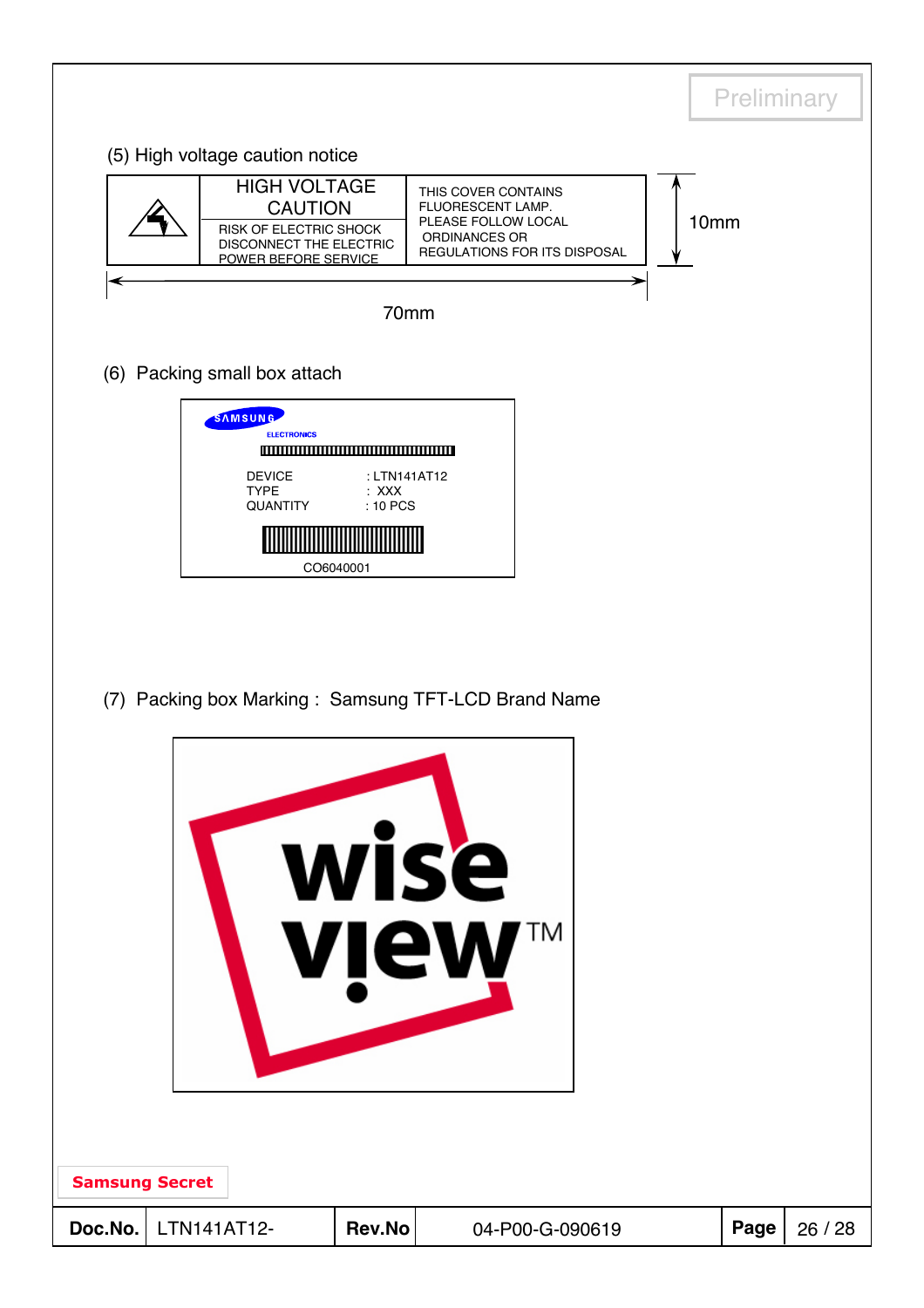# **10. GENERAL PRECAUTIONS Preliminary**

- 1. Handling
	- (a) When the module is assembled, It should be attached to the system firmly using every mounting holes. Be careful not to twist and bend the modules.
	- (b) Refrain from strong mechanical shock and / or any force to the module. In addition to damage, this may cause improper operation or damage to the module and CCFT back-light.
	- (c) Note that polarizers are very fragile and could be easily damaged. Do not press or scratch the surface harder than a HB pencil lead.
	- (d) Wipe off water droplets or oil immediately. If you leave the droplets for a long time, Staining and discoloration may occur.
	- (e) If the surface of the polarizer is dirty, clean it using some absorbent cotton or soft cloth.
	- (f) The desirable cleaners are water, IPA (Isoprophyl Alcohol) or Hexane. Do not use Ketone type materials(ex. Acetone), Ethyl alcohol, Toluene, Ethyl acid or Methyl chloride. It might permanent damage to the polarizer due to chemical reaction.
	- (g) If the liquid crystal material leaks from the panel, it should be kept away from the eyes or mouth . In case of contact with hands, legs or clothes, it must be washed away thoroughly with soap.
	- (h) Protect the module from static , it may cause damage to the C-MOS Gate Array IC.
	- (i) Use fingerstalls with soft gloves in order to keep display clean during the incoming inspection and assembly process.
	- (j) Do not disassemble the module.
	- (k) Do not pull or fold the lamp wire.
	- (l) Do not adjust the variable resistor which is located on the back side.
	- (m) Protection film for polarizer on the module shall be slowly peeled off just before use so that the electrostatic charge can be minimized.
	- (n) Pins of I/F connector shall not be touched directly with bare hands.

| <b>Samsung Secret</b> |                              |        |                 |                       |
|-----------------------|------------------------------|--------|-----------------|-----------------------|
|                       | <b>Doc.No.</b>   LTN141AT12- | Rev.No | 04-P00-G-090619 | <b>Page</b>   27 / 28 |